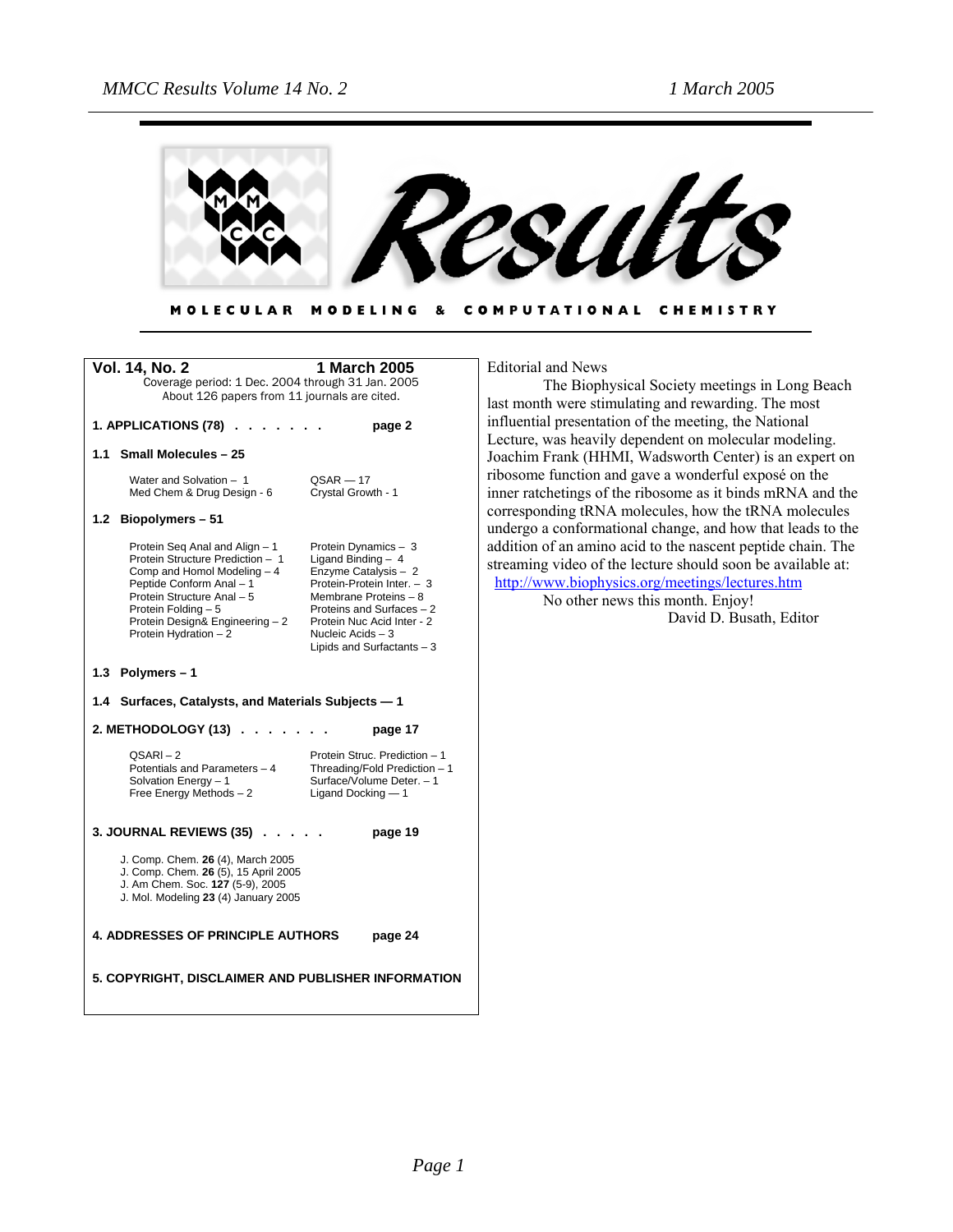## **1. APPLICATIONS**

1.1. *Small Molecules*

### **Water and Solvation**

| with hydroxide ions between two hydrophobic surfaces                                                                                                                                         |
|----------------------------------------------------------------------------------------------------------------------------------------------------------------------------------------------|
| clearly demonstrate preferential association of the<br>hydroxide ions within the first two water layers of the                                                                               |
| hydrophobic wall. The article claims that the driving                                                                                                                                        |
| force is the ordering of water molecules at the surface,<br>which leads to a favorable dipole for the OH- or an<br>apparent negatively charged nonionic surface (as seen<br>experimentally). |
|                                                                                                                                                                                              |

### **Medicinal Chemistry and Drug Design**

#### **A Comparison of automated docking programs as virtual screening tools.**

M.D. Cummings\* [Johnson & Johnson], R.L. DesJarlais, A.C. Gibbs, V. Mohan, and E.P. Jaeger

*J. Med. Chem.* **48**, 962-976 (2005)

#### **SARS-CoV protease inhibitors design using virtual screening method from natural products libraries.**

B. Liu and J. Zhou\* [Chinese Acad Sci]

*J. Comput. Chem.* **26,** 484-490 (2005)

Docking to five proteins of a compound set seeded with known actives using DOCK, DOCKVISION, GLIDE, and GOLD suggests that GLIDE and GOLD in general identify the most reasonable binding modes for known active compounds.

Protease inhibitors were identified by virtual screening with statistical weighting to compensate for the natural selection for larger compounds. Lipinski's ROF and Xu's extension rules were used to screen the marine natural products and Chinese traditional medicines databases before the virtual screening.

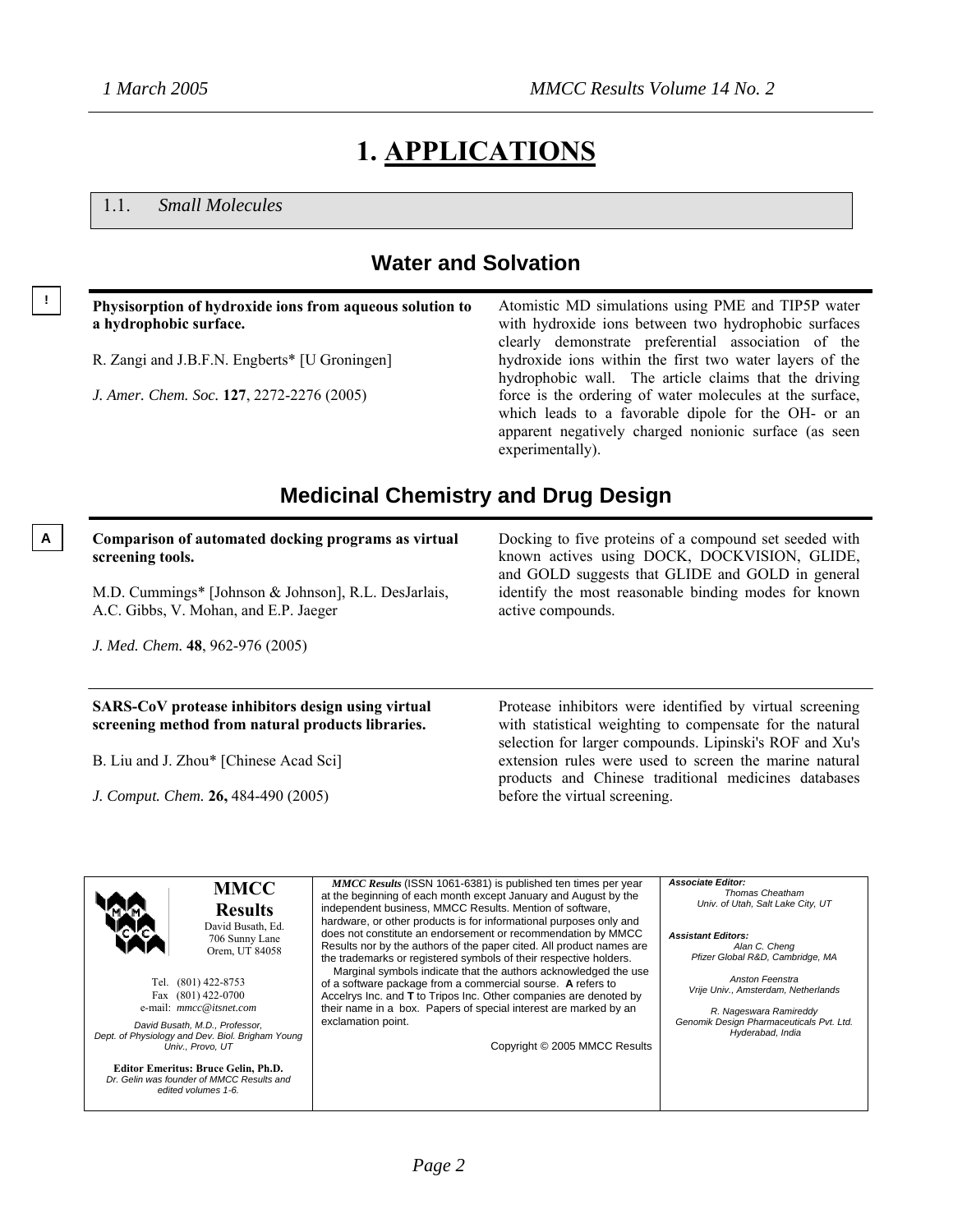Medicinal Chemistry and Drug Design (cont'd)

#### **A new method for estimating the importance of hydrophobic groups in the binding site of a protein.**

M.D. Kelly and R.L. Mancera\* [De Novo]

*J. Med. Chem.* **48**, 1069-1078 (2005)

To estimate the relative importance of hydrophobic groups in a binding site with known structure, the group is represented as a dot surface, and then each dot is given a weighting depending on its local environment. A genetic algorithm is used to take the weighted dot information to predict the importance of the hydrophobic group, which may then be useful in guiding structurebased ligand design.

**Atom, atom-type and total molecular linear indices as a promising approach for bioorganic and medicinal chemistry: Theoretical and experimental assessment of a novel method for virtual screening and rational design of new lead anthelmintic.** 

Y.M. Ponce\* [Cent U Las Villas], J.A.C. Garit, E. Olazabal, H.S. Serrano, A. Morales, N. Castañedo, F.I. Velarde, A. H. Guillen, A.M. Sánchez, F. Torrens, and E.A. Castro

*Bioorg. Med. Chem*. **13,** 1005-1020 (2005)

**A theoretical study on the structure-activity relationships of metabolites of folates as antioxidants and its implications for rational design of antioxidants.** 

H.F. Ji, G.Y. Tang and H.Y. Zhang\* [Shandong U of Tech]

*Bioorg. Med. Chem*. **13,** 1031-1036 (2005)

Total and local linear indices and linear discriminant analysis were used to obtain a quantitative model that discriminates between anthelmintic and non-anthelmintic drug-like compounds. The results suggested that the proposed method is a good tool for studying the biological properties of drug candidates during the early state of the drug-development process.

DFT with B3LYP/6-31+G(,3pd) level is used to calculate the structure-activity relationships of metabolites of folates as antioxidants, the O–H bond dissociation enthalpies and ionization potentials. It was found that 4- HP and 5-HP held identical IPs, but the O–H BDE of the former was higher than that of the latter, which meant 4- HP was inert in H-atom donation. 4-HP is also a potential lead antioxidant and deserves attention in rational design of antioxidants.

**Human telomerase inhibition and cytotoxicity of regioisomeric disubstituted amidoanthra-quinones and aminoanthraquinones.** 

H.-S. Huang\* [Nat Def Med Cent], C.-L. Chou, C.-L. Guo, C.-L. Yuan, Y.-C. Lu, F.-Y. Shieh, and J.-J. Lin

*Bioorg. Med. Chem*. **13,** 1435-1444 (2005)

The effects on human telomerase of new classes of 1,4 and 1,5-difunctionalized tricyclic anthraquinone compounds were studied. Cytotoxicity assay, reporter SEAP assay to monitor the hTERT expression, and TRAP-G4 assay to measure the relative activity of these compounds are used and examined how the attached substituents affect their ability to influence telomerase.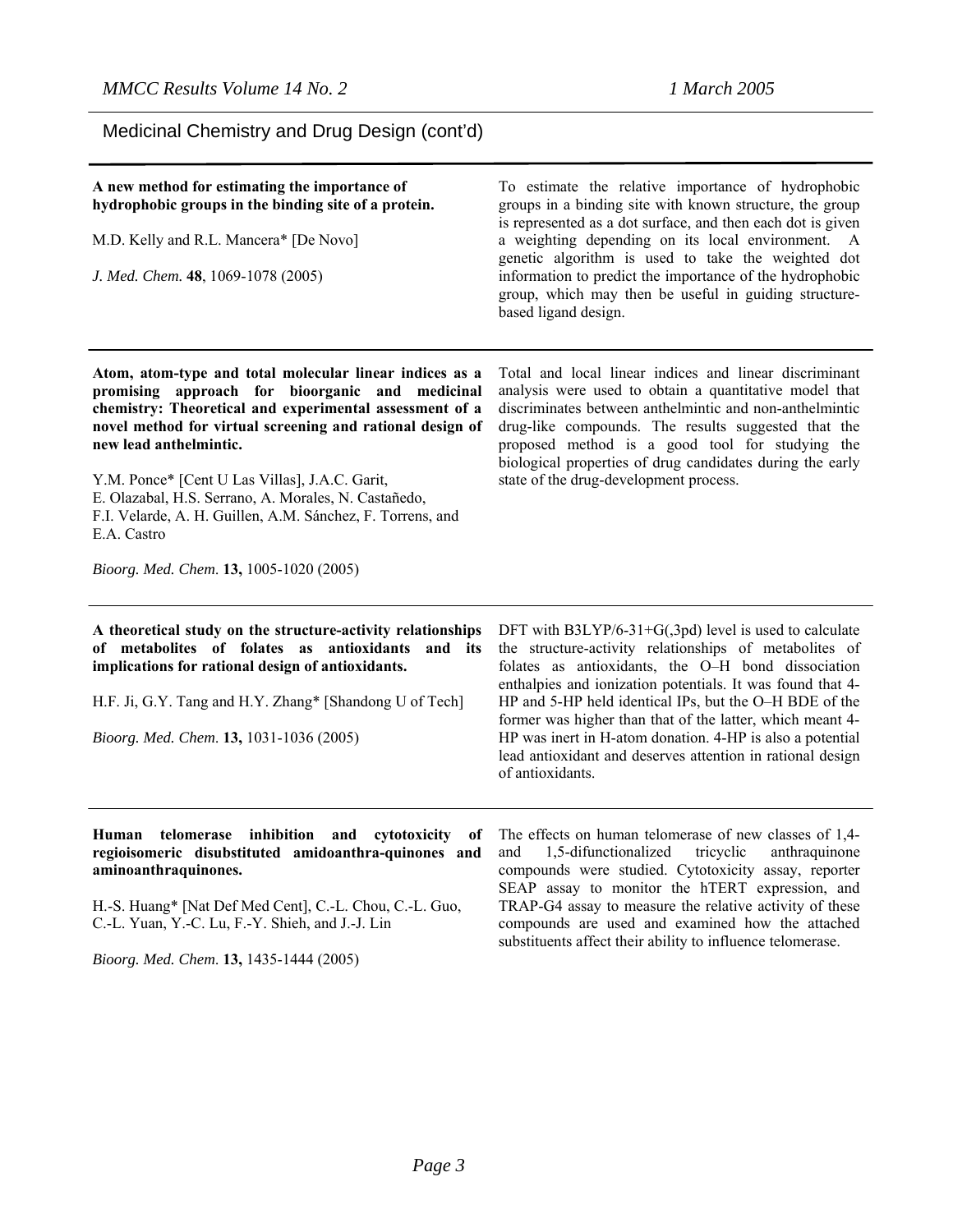| TOMOCOMD-CARDD, a novel approach for computer-<br>aided 'rational' drug design: I. Theoretical and<br>experimental assessment of a promising method for<br>computational screening and in silico design of new<br>anthelmintic compounds | A 3D-QSAR methodology based on quadratic indices of<br>atoms and linear discriminants, is trained on 148<br>anthelmintic drugs and 143 non-active compounds and<br>predicts 80% of a 127 compound test set correctly.<br>Possibilities for application in large-scale (lead-finding)<br>screening and in lead-development are investigated. |
|------------------------------------------------------------------------------------------------------------------------------------------------------------------------------------------------------------------------------------------|---------------------------------------------------------------------------------------------------------------------------------------------------------------------------------------------------------------------------------------------------------------------------------------------------------------------------------------------|
| Y. Marrero-Ponce* [U Las Villas], J.A. Castillo-Garit, E.<br>Olazabal, H.S. Serrano, A. Morales, N. Castañedo, F. Ibarra-<br>Velarde, A. Huesca-Guillen, E. Jorge, A. del Valle, F.<br>Torrens, and E.A. Castro                          |                                                                                                                                                                                                                                                                                                                                             |
| J. Comput.-Aid. Molec. Design 18, 615–634 (2004)                                                                                                                                                                                         |                                                                                                                                                                                                                                                                                                                                             |
| Molecular docking and 3D-QSAR studies of Yersinia<br>protein tyrosine phosphatase YopH inhibitors.                                                                                                                                       | CoMFA and CoMSIA models were developed based on<br>the docking conformations giving $q^2$ of 0.734 for CoMFA<br>and 0.754 for CoMSIA respectively. The active site of                                                                                                                                                                       |
| X. Hu and C.E. Stebbins* [Rockefeller U]                                                                                                                                                                                                 | YopH provides new insight into the protein-inhibitor                                                                                                                                                                                                                                                                                        |
| Bioorg. Med. Chem. 13, 1101-1109 (2005)                                                                                                                                                                                                  | interactions for this enzyme. The results are applicable to<br>the prediction of the activities of new YopH inhibitors,<br>providing structural implications for designing potent and<br>selective YopH inhibitors as antiplague agents.                                                                                                    |
| Predicting multiple drugs side effects with a general drug-<br>target interaction thermodynamic Markov model.                                                                                                                            | The target site or toxic effect is considered in addition to<br>molecular structure for the use of Markov chain models<br>to define novel molecular descriptors. A general Markov                                                                                                                                                           |
| H.G. Diaz, M.C. Monteagudo* [Cent U Las Villas],<br>R. Molina, E. Tenorio, and E. Uriarte                                                                                                                                                | model is developed, which describes 39 different drugs<br>side effects grouped in 11 affected systems for 301 drugs.<br>This model encompasses a large number of side effects                                                                                                                                                               |
| Bioorg. Med. Chem. 13, 1119-1129 (2005)                                                                                                                                                                                                  | grouped in specific organ systems in a single stochastic<br>framework for the first time.                                                                                                                                                                                                                                                   |
| Synthesis and structure-activity relationships of 6-4-[(3-<br>fluorobenzyl) oxylphenoxy nicotinamide derivatives as a<br>novel class of NCX inhibitors: a QSAR study.                                                                    | QSAR studies showed the inhibition of reverse sodium-<br>calcium exchanger (NCX) activity by 6-4-[(3-<br>fluorobenzyl) oxylphenoxy nicotinamide derivatives is<br>multiply dependent on the hydrophobicity $(\pi)$ and the                                                                                                                  |
| T. Kuramochi* [Yamanouchi Pharma Co Ltd], A. Kakefuda,<br>I. Sato, I. Tsukamoto, T. Taguchi, and S. Sakamoto                                                                                                                             | shape $(B_{iv})$ of the substituent at the 3-position of the<br>phenyl ring.                                                                                                                                                                                                                                                                |
| Bioorg. Med. Chem. 13, 717-724 (2005)                                                                                                                                                                                                    |                                                                                                                                                                                                                                                                                                                                             |
| Understanding topoisomerase I and II in terms of QSAR.                                                                                                                                                                                   | 16 QSAR models were developed for different sets of<br>compounds that are camptothecin<br>analogs, $1,4$ -                                                                                                                                                                                                                                  |
| R.P. Verma* [Pomona Coll]                                                                                                                                                                                                                | benzimidazoles,<br>naphthoquinones, unsaturated<br>acids,                                                                                                                                                                                                                                                                                   |
| Bioorg. Med. Chem. 13, 1059-1067 (2005)                                                                                                                                                                                                  | quinolones, and miscellaneous fused heterocycles to<br>understand chemical-biological interactions governing<br>their inhibitory activities toward topoisomerase I and II.                                                                                                                                                                  |
|                                                                                                                                                                                                                                          |                                                                                                                                                                                                                                                                                                                                             |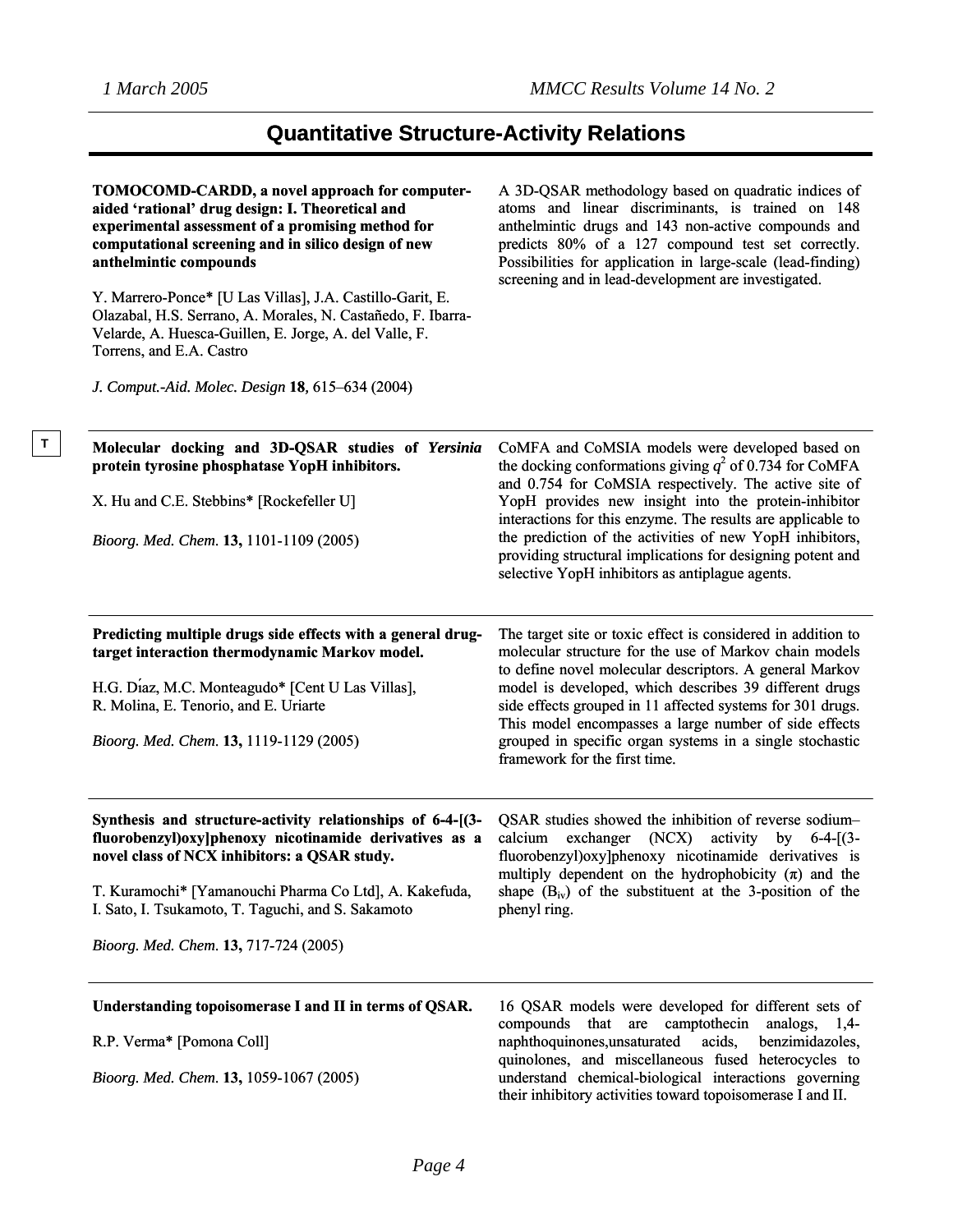Quantitative Structure-Activity Relationships (cont'd)

| Exploring QSAR of thiazole and thiadiazole derivatives as<br>potent and selective human adenosine A <sub>3</sub> receptor<br>antagonists using FA and GFA techniques.<br>P. Bhattacharya, J.T. Leonard and K. Roy* [Jadavpur U]<br>Bioorg. Med. Chem. 13, 1159-1165 (2005)                                                                                        | Quantum chemical and hydrophobicity parameters are<br>used in QSAR studies. The derived equations of Genetic<br>function approximation (GFA) showed the importance of<br>Wang-Ford charges of different atoms of the<br>thiazole/thiadiazole nucleus and phenyl ring along with<br>similar impact of lipophilicity and R group on the binding<br>affinity as in the component factor analysis (FA).                                                              |
|-------------------------------------------------------------------------------------------------------------------------------------------------------------------------------------------------------------------------------------------------------------------------------------------------------------------------------------------------------------------|------------------------------------------------------------------------------------------------------------------------------------------------------------------------------------------------------------------------------------------------------------------------------------------------------------------------------------------------------------------------------------------------------------------------------------------------------------------|
| QSAR studies on some thiophene analogs as anti-<br>inflammatory agents: enhancement of activity by<br>electronic parameters and its utilization for chemical lead<br>optimization.<br>A.D. Pillai, S. Rani, P.D. Rathod, F.P. Xavier, K.K. Vasu*<br>[BV Patel Pharm Edn & Res Dev Cent], H. Padh, and<br>V. Sudarsanam<br>Bioorg. Med. Chem. 13, 1275-1283 (2005) | A series of 43 thiophene analogs are used. The clusters<br>were individually taken up for a Hansch type of QSAR<br>study with 10 molecular descriptors. The dominant role<br>played by electronic properties and dipole moment in<br>modulating the anti-inflammatory activity. A three point<br>pharmacophore is established from these studies for<br>designing novel anti-inflammatory molecules.                                                             |
| Exploring QSAR of thiazole and thiadiazole derivatives as<br>potent and selective human adenosine A <sub>3</sub> receptor<br>antagonists using FA and GFA techniques.<br>G. Ghosh and K. Roy* [Jadavpur U]<br>Bioorg. Med. Chem. 13, 1185-1194 (2005)                                                                                                             | ETA parameters are sufficiently rich in chemical<br>information to encode the structural features contributing<br>significantly to the acute toxicity of phenylsulfonyl<br>carboxylates to V. fischeri.                                                                                                                                                                                                                                                          |
| Classical and three-dimensional QSAR for the inhibition<br>of $\int^3 H$ ponasterone A binding by diacylhydrazine-type<br>ecdysone agonists to insect Sf-9 cells.<br>Y. Nakagawa* [Kyoto U], K. Takahashi, H. Kishikawa, T.<br>Ogura, C. Minakuchi, and H. Miyagawa<br>Bioorg. Med. Chem. 13, 1333-1340 (2005)                                                    | 3D-QSAR results were consistent with those obtained<br>from the previously reported classical QSAR for 2-<br>chlorobenzoyl analogs containing various<br><i>para-</i><br>substituents. The high activities of potent insecticides,<br>such as tebufenozide and chromafenozide,<br>were<br>rationalized by CoMFA. CoMFA results are useful in the<br>design of new compounds and in understanding the<br>molecular mechanism of the ligand-receptor interactions. |
| Quantitative structure and aldose reductase inhibitory<br>activity<br>relationship of 1,2,3,4-tetrahydropyrrolo[1,2-                                                                                                                                                                                                                                              | QSAR of spirosuccinimide-fused tetrahydropyrrolo-[1,2-<br>$a$   pyrazine-1,3-dione derivatives<br>acting<br>aldose<br>as                                                                                                                                                                                                                                                                                                                                         |

K. Ko and Y. Won\* [Hanyang U]

**derivatives.** 

*Bioorg. Med. Chem*. **13,** 1445-1452 (2005)

*a***]pyrazine-4-spiro-3′-pyrrolidine-1,2′,3,5′-tetrone** 

*a*]pyrazine-1,3-dione derivatives acting as aldose reductase inhibitors contain a chiral center was investigated. QSAR model showed the hydrophobic character of the benzyl moiety is the major contributing factor to the aldose reductase inhibitory activity and the polar surface area descriptors modulate the inhibitory activity.

**T**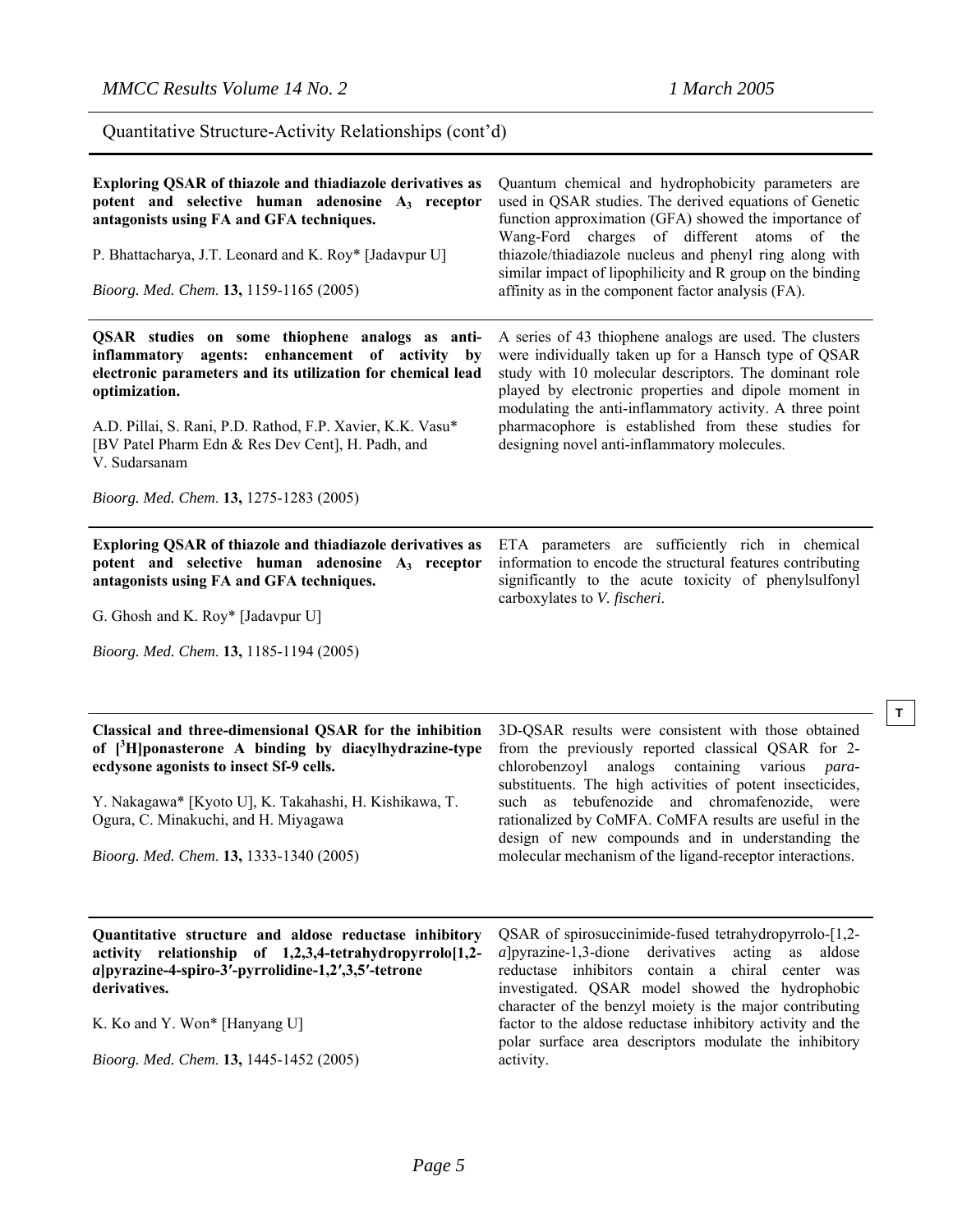Quantitative Structure-Activity Relationships (cont'd)

| Topological models for the prediction of anti-HIV activity<br>of dihydro (alkylthio) (naphthylmethyl) oxopyrimidines.<br>V. Lather and A.K. Madan* [MD U]<br>Bioorg. Med. Chem. 13, 1599-1604 (2005)                                          | Three topological indices: Wiener's index, molecular<br>connectivity index and eccentric connectivity index were<br>used to investigate the relationship between the<br>topological indices and anti-HIV activity of Dihydro<br>(alkylthio) (naphthylmethyl) oxopyrimidines. These<br>models were used to compare the biological activity with<br>the reported anti-HIV activity. |
|-----------------------------------------------------------------------------------------------------------------------------------------------------------------------------------------------------------------------------------------------|-----------------------------------------------------------------------------------------------------------------------------------------------------------------------------------------------------------------------------------------------------------------------------------------------------------------------------------------------------------------------------------|
| QSAR treatment of drugs transfer into human breast<br>milk.<br>A.R. Katritzky* [U Florida], D.A. Dobchev, E. Hür,<br>D.C. Fara, and M. Karelson<br>Bioorg. Med. Chem. 13, 1623-1632 (2005)                                                    | CODESSA PRO is used to generate a model for the<br>correlation and prediction of milk<br>to<br>plasma<br>for<br>diverse<br>concentration<br>ratios<br>(M/P)<br>ratio)<br>pharmaceuticals. Based on the data set, a seven-<br>parameter QSAR model was derived that shows a<br>satisfactory correlation between predicted and observed<br>values of $log(M/P)$ ratio.              |
| Antimalarial activity of thioacridone compounds related<br>to the acronycine alkaloid.<br>J.P. Dheyongera, W.J. Geldenhuys, T.G. Dekker,<br>M.G. Matsabisa, and C.J. Van der Schyf* [North West U]<br>Bioorg. Med. Chem. 13, 1653-1659 (2005) | QSAR studies were performed for a series of<br>thioacridone compounds. The most potent compound, 1-<br>(2-dimethylaminoethylamino)-9(10H)-thioacridone, was<br>docked into the chloroquine binding site of PfLDH. The<br>slightly lower activity of this compound, compared with<br>chloroquine, is due to steric interference within a<br>restricted binding pocket.             |
| <b>QSAR</b><br>studies-potent<br>benzodiazepine<br>γ-secretase<br>inhibitors.<br>A.R. Keerti* [Nizam Coll], B.A. Kumar, V. Uma, and<br>T. Parthasarathy<br>Bioorg. Med. Chem. 13, 1873-1878 (2005)                                            | A correlation was obtained between the physicochemical<br>properties QlogP, SMR and the inhibitory activity. A<br>model equation was generated to predict the best possible<br>pharmacophore for treating Alzheimer's disease. The<br>inhibitory activity of the compound depends on the<br>lipophilicity positively and is sensitive to small changes<br>in its SMR.             |
| Cluster analysis and three-dimensional QSAR studies of<br>HIV-1 integrase inhibitors.<br>H. Yuan and A. Parrill* [U Memphis]<br>J. Mol. Graph. Mod. 23, 317-328 (2005)                                                                        | 3D-QSAR and cluster analysis were applied to a variety<br>of HIV-1 integrase inhibitors. The 11 classes of inhibitors<br>were classified into two groups. The MFA models for<br>these two clusters had $r^2$ values of 0.90 and 0.95 and $q^2$<br>values of 0.85 and 0.91 that were noticeably enhanced<br>from those of conventional QSAR models.                                |
| Topological models for the prediction of HIV-protease<br>inhibitory activity of tetrahydropyrimidin-2-ones.<br>V. Lather and A.K. Madan* [MD U]                                                                                               | Wiener's index, Zagreb group parameter and eccentric<br>connectivity index were used to findout the relationship<br>between the topological indices and HIV-protease<br>inhibitory activity of tetrahydropyrimidine-2-ones. A                                                                                                                                                     |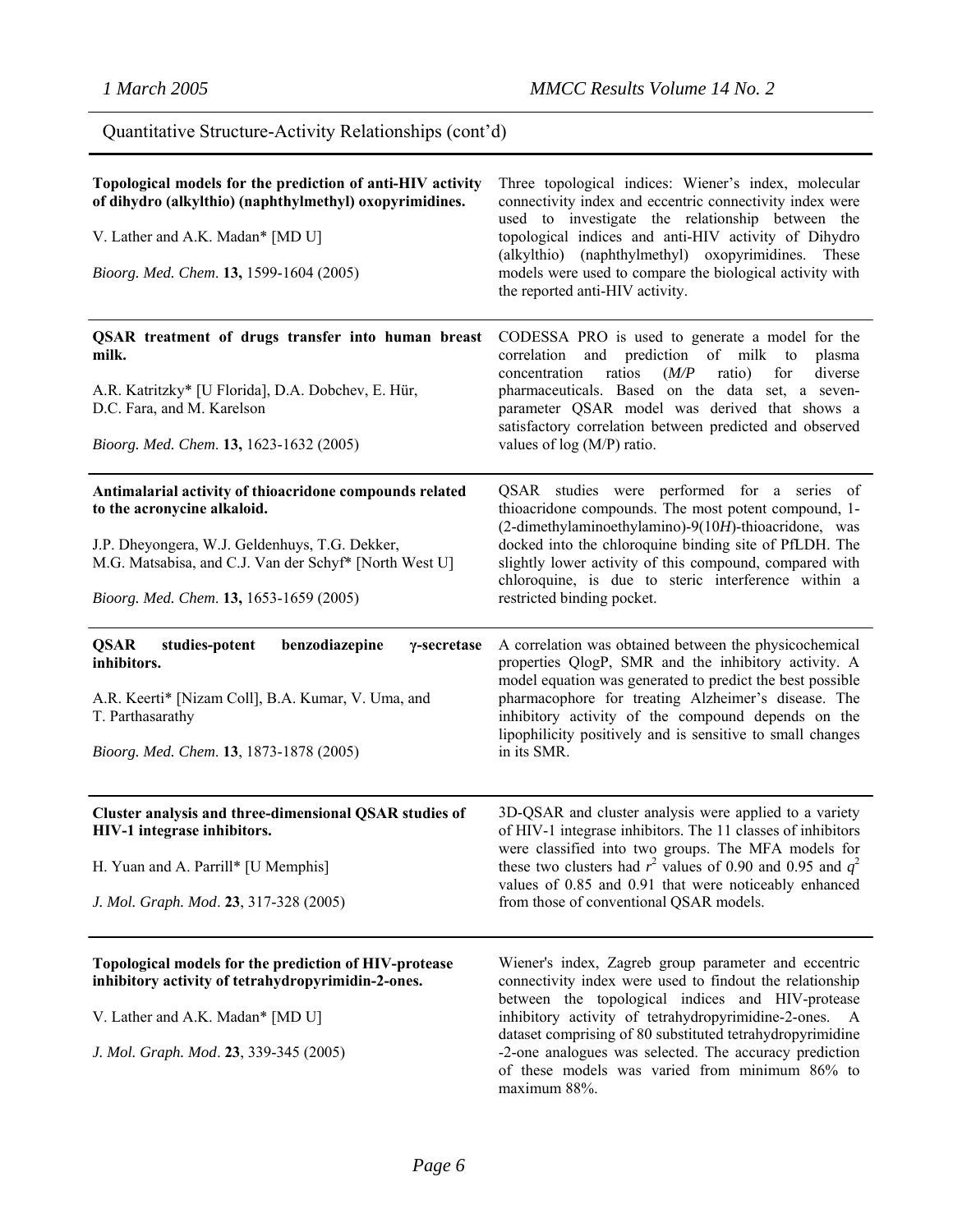Quantitative Structure-Activity Relationships (cont'd)

**Comparative molecular field analysis and comparative** CoMFA and CoMSIA were applied to analyze the  $\vert$ **T molecular similarity indices analysis of human thymidine kinase 1 substrates.** 

A.K. Bandyopadhyaya, J. Johnsamuel, A.S. Al-Madhoun, S. Eriksson, and W. Tjarks\* [Ohio State U]

*Bioorg. Med. Chem*. **13**, 1681-1689 (2005)

CoMFA and CoMSIA were applied to analyze the phosphorylation capacity of a series of 31 TK1 substrates. The predictive capacity of both models was validated by calculating the known phosphorylation rates of five TK1 substrates that were not included in the training set. CoMFA and CoMSIA models contour maps are correlated with the experimentally developed SAR.

### **Crystal Growth**

#### **Understanding the barriers to crystal growth: Dynamical simulation of the dissolution and growth of urea from aqueous solution.**

S. Piana and J.D. Gale\* [Curtin U Tech]

*J. Amer. Chem. Soc.* **127**, 1975-1982 (2005)

MD and kinetic Monte Carlo modeling of surface growth and dissolution of urea [001] crystals is performed. The face grows with a rough surface topology rather than as a clean layer-by-layer mechanism, although the roughness is only the scale of a few molecules.

1.2. *Biopolymers* 

### **Protein Sequence Analysis and Alignment**

#### **FAST: A novel protein structure alignment algorithm**

J. Zhu and Z. Weng\* [Boston U]

*Proteins* **58***,* 618-627 (2004)

A novel sequence alignment method using clique detection in pair graphs pruned by empirical rules is shown to agree to 96% with HOMSTRAD with higher sensitivity (up to 93% at 80% specificity, in  $\sim$ 20% of the time) than DaliLite, K2 and CE. A detailed comparison of alignments for 11 example protein-pairs by HOMSTRAD, FATCAT, DALI and FAST is discussed.

### **Protein Structure Prediction**

**The protein structure prediction problem could be solved using the current PDB library.**  Y. Zhang and J. Skolnick\* [U Buffalo] *PNAS* **102**, 1029-1034 (2005) The TASSER algorithm is applied to build full-length models, where continuous fragments are excised from the top-scoring templates and reassembled under the guide of an optimized force field. The results suggested that the protein-folding problem can be solved based on the current PDB library by developing efficient fold recognition algorithms.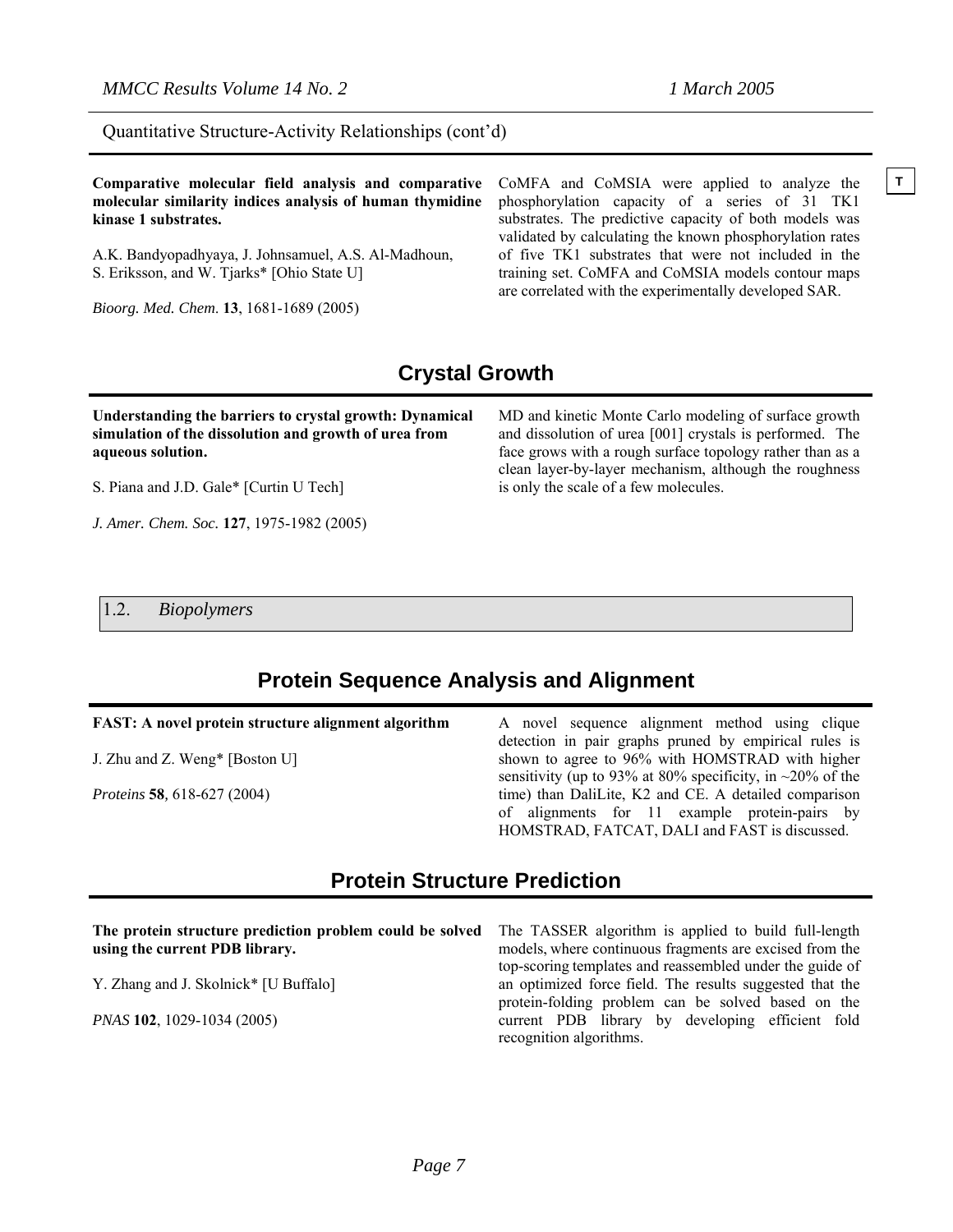**A**

### **Comparative or Homology Modeling**

| Mechanistic study of proton transfer and hysteresis in<br>catalytic antibody 16E7 by site-directed mutagenesis and<br>homology modeling.<br>L. Zheng, R. Manetsch, W.D. Woggon, U. Baumann, and<br>J.-L. Reymond* [U Berne]<br>Bioorg. Med. Chem. 13, 1021-1029 (2005)                             | A 3D-structure model is developed by homology<br>modeling and is used for docking procedure to obtain<br>models for antibody-ligand complexes. This model<br>suggested that substrate access to the catalytic site might<br>be hindered by a flexible HCDR3 loop held in closed<br>position by a hydrogen bond between Ser <sup>H99</sup> and Glu <sup>L39</sup> ,<br>explained the observed hysteresis effect.                                                                        |
|----------------------------------------------------------------------------------------------------------------------------------------------------------------------------------------------------------------------------------------------------------------------------------------------------|----------------------------------------------------------------------------------------------------------------------------------------------------------------------------------------------------------------------------------------------------------------------------------------------------------------------------------------------------------------------------------------------------------------------------------------------------------------------------------------|
| Homology modelling of RNA polymerase and associated<br>transcription factors from Bacillus subtilis.<br>I.J.A. MacDougall, P.J. Lewis, and R. Griffith*<br>[U. Newcastle]<br>J. Mol. Graph. Mod. 23, 297-303 (2005)                                                                                | Homology model is developed for Gram positive<br>organism Bacillus subtilis RNA polymerase in the core<br>and holoenzyme forms. Interactions between RNA<br>polymerase and the transcription factor $\sigma^A$ were<br>investigated in order to design peptide mimics of the<br>major interactions.                                                                                                                                                                                    |
| Comparative protein modeling of methionine S-<br>adenosyltransferase (MAT) enzyme from Mycobacterium<br>tuberculosis: a potential target for antituberculosis drug<br>discovery.<br>S.A. Khedkar, A.K. Malde, and E.C. Coutinho* [Bombay]<br>Coll Pharm]<br>J. Mol. Graph. Mod. 23, 355-366 (2005) | The structures of E. coli MAT (PDB code: 1MXA) and<br>rat MAT (PDB code: 1QM4) templates are used to<br>construct a homology model of MAT by comparative<br>protein modeling principles. The resulting model has the<br>stereochemistry<br>gauged<br>from<br>correct<br>as<br>the<br>Ramachandran plot and good 3D structure compatibility<br>as assessed by the Profiles-3D score. This model<br>conserves the topological and active site features of the<br>MAT family of proteins. |
| Construction of a 3D model of nattokinase, a novel<br>fibrinolytic enzyme from Bacillus natto: A<br>novel<br>nucleophilic catalytic mechanism for nattokinase.<br>Z. Zheng, Z. Zuo, Z. Liu, K. Tsai, A. Liu, and G. Zou*<br>[Wuhan U]<br>J. Mol. Graph. Mod. 23, 373-380 (2005)                    | Homology modeling is used to construct a 3D-structural<br>model of nattokinase (NK) from Bacillus natto.<br>MODELLER program is used to build the initial models<br>of NK and the refined model NKC1 was analysed by<br>PROCHECK for the evaluation of Ramachandran plot<br>quality, PROSA for testing interaction energies and<br>WHATIF for the calculation of packing quality.                                                                                                      |

### **Peptide Conformational Analysis**

Theoretical study of intramolecular interaction energies during dynamics simulations of oligopeptides by the fragment molecular orbital-Hamiltonian algorithm method.

T. Ishimoto\* [Japan Sci Tech Agency], H.i Tokiwa, H. Teramae, and U.Nagashima

*J. Chem. Phys.* **122**, 09490501-09490509 (2005)

Gly<sub>5</sub> and Gly<sub>10</sub> both have a propensity towards β-sheet structure when simulated *ab initio* with a helical starting structure. Fragment interaction energy decomposition shows that the hydrogen bonds in the helix weaken during the simulation.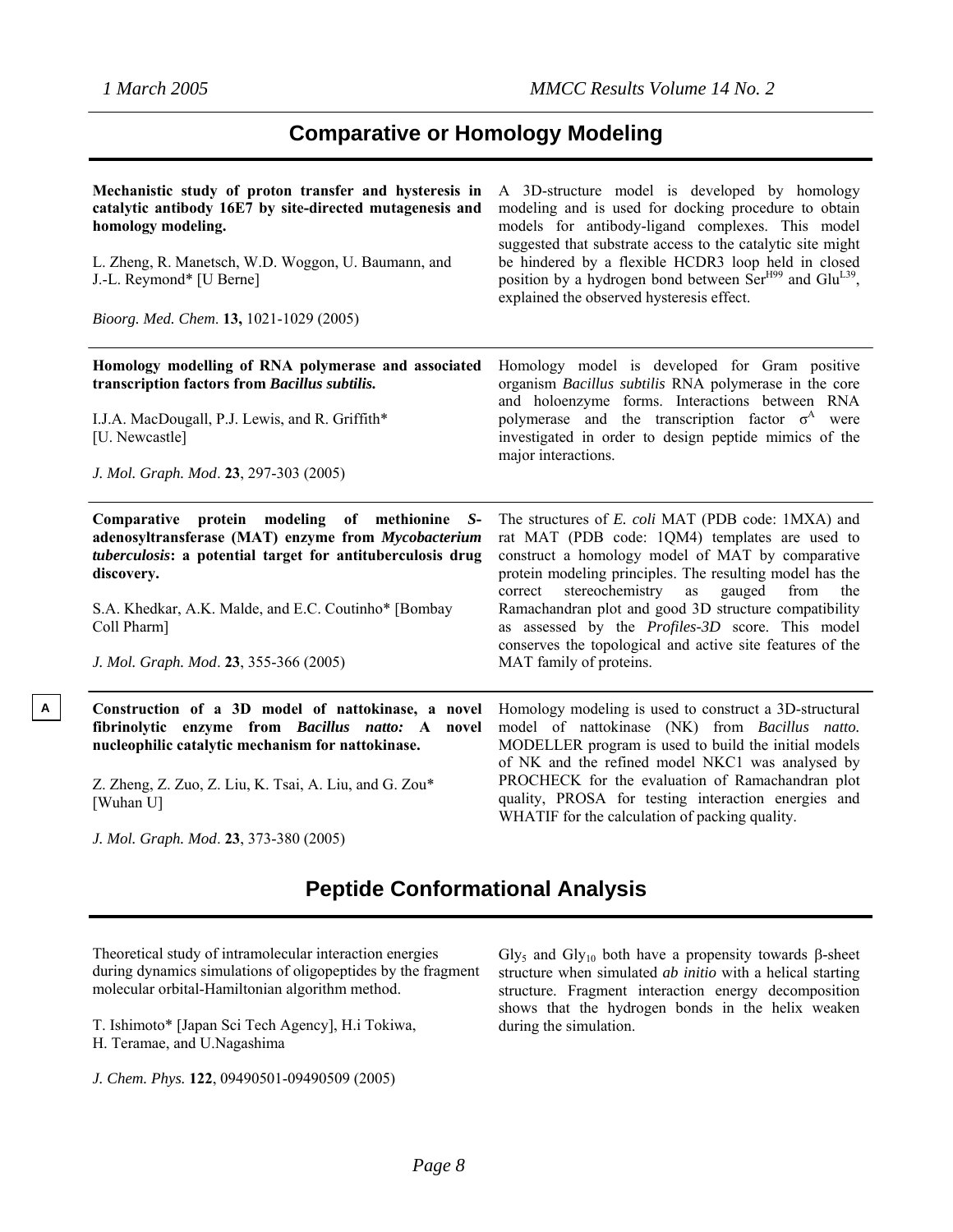**!**

### **Protein Structure Analysis**

| Lattice models, packing density, and Boltzmann-like<br>distribution of cavities in proteins<br>A.A. Rashin* [BioChemComp] and A.H. Rashin<br>Proteins 58, 547-559 (2004)                                                     | Cavity formation is reproduced by random mutations in a<br>lattice model, suggesting that random processes under<br>constraints of packing density and protein stability can<br>lead to the experimentally found Boltzmann distribution<br>of cavity size.                                                                                                                        |
|------------------------------------------------------------------------------------------------------------------------------------------------------------------------------------------------------------------------------|-----------------------------------------------------------------------------------------------------------------------------------------------------------------------------------------------------------------------------------------------------------------------------------------------------------------------------------------------------------------------------------|
| An analysis of core deformations in protein superfamilies.<br>A. Leo-Macias, P. Lopez-Romero, D. Lupyan, D. Zerbino,<br>and A.R. Ortiz* [CSIC-UAM]<br>Biophys. J. 88, 1291-1299 (2005)                                       | Analysis of the normal modes of 35 well-populated<br>protein families suggests that successful mutations often<br>affect the lowest frequency vibrations and that 4-5<br>dimensions in principle components analysis of normal<br>mode effects are sufficient to represent evolutionary<br>changes. This is pertinent to homology modeling.                                       |
| The ConSurf-HSSP database: The mapping of<br>evolutionary conservation among homologs onto PDB<br>structures<br>F. Glaser, Y. Rosenberg, A. Kessel, T. Pupko,<br>and N. Ben-Tal* [Tel Aviv U]<br>Proteins 58, 610-617 (2004) | Mapping phylogenetic conservation from the HSSP<br>database onto protein structures, in a 'ConSurf' score,<br>reveals functional residues and regions including those<br>from HSSP, and other, novel, functional sites for the<br>rabbit muscle pyruvate kinase. General application for<br>function assignment is discussed.                                                     |
| <b>Structure Conservation in Cytochromes P450</b><br>J. Mestres* [U Barcelona]<br>Proteins 58, 596-609 (2004)                                                                                                                | A thorough structural comparison of 12 Cyt.P450<br>structures confirms in detail the well-known high<br>structural conservation in spite of low sequence identities<br>of 10-30%, and a very high structural similarity in the<br>core around the heme co-factor. A new multiple-structure<br>sequence alignment and local sequence entropies are<br>presented and discussed.     |
| Conservation of cis prolyl bonds in proteins during<br>evolution<br>S. Lorenzen* [Charité Berlin], B. Peters, A. Goede,<br>R. Preissner, and C. Frommel<br>Proteins 58, 589-595 (2004)                                       | A detailed analysis of evolutionary relationships between<br>1729 sequences/structures in the PDB shows cis-prolyl to<br>be more conserved than trans-prolyl, more than<br>surrounding residues, and to persist in distant<br>down to $20\%$<br>homologues<br>sequence identity.<br>Interestingly, cis-prolyl was markedly underrepresented<br>in low-resolution X-ray structures |

### **Protein Folding**

#### **Misfolding pathways of the prion protein probed by molecular dynamics simulations.**

A. Barducci, R. Chelli\* [U Florence], P. Procacci, and V. Schettino

*Biophys. J.* **88,** 1334-1343 (2005)

In CCl4 and, to a lesser extent, in water, the pathogenic mutant, D178N, of the prion protein,  $PrP^{Sc}$ , shows a weakening of the antiparallel β-sheet and an increase in β-structure during few-ns MD. The β-sheet weakening is not observed in the wild type protein.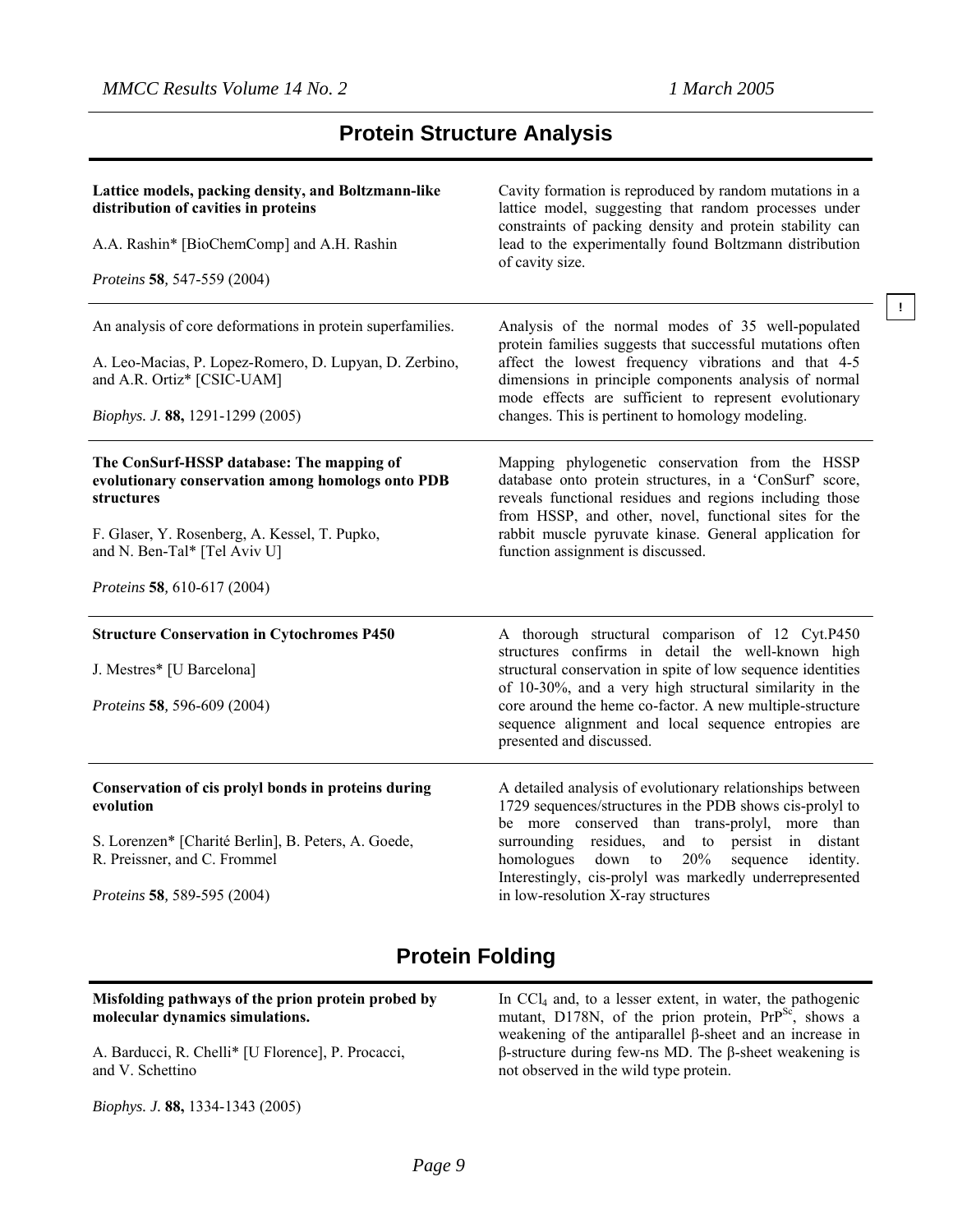$\overline{a}$ 

 $\overline{a}$ 

### Protein Folding (cont'd)

| A detailed unfolding pathway of a $\beta/\alpha(8)$ -barrel protein as<br>studied by molecular dynamics simulations<br>S. Akanuma, H. Miyagawa, K. Kitamura,<br>and A. Yamagishi* [Tokyo U]<br><i>Proteins</i> 58, 538-546 (2004)                                                                     | Analysis of room-, intermediate- and high-T unfolding<br>simulations of a $\beta/\alpha(8)$ protein, shows a possible<br>nucleation site and a larger folding scaffold that showed<br>most resistance to unfolding throughout.                                  |
|-------------------------------------------------------------------------------------------------------------------------------------------------------------------------------------------------------------------------------------------------------------------------------------------------------|-----------------------------------------------------------------------------------------------------------------------------------------------------------------------------------------------------------------------------------------------------------------|
| Protein conformational transitions coupled to binding in<br>molecular recognition of unstructured proteins:<br>Deciphering the effect of intermolecular interactions on<br>computational structure prediction of the p27(Kip1)<br>protein bound to the cyclin A-cyclin-dependent kinase 2<br>complex. | From simulated annealing simulations with restrained<br>secondary structure elements it is found that over-<br>stabilization of these elements hinders the rapid<br>formation of overall native-state structure of the protein.                                 |
| G.M. Verkhivker* [Pfizer]                                                                                                                                                                                                                                                                             |                                                                                                                                                                                                                                                                 |
| Proteins 58, 706-716 (2004)                                                                                                                                                                                                                                                                           |                                                                                                                                                                                                                                                                 |
| N,N'-linked oligoureas as foldamers: Chain length<br>requirements for helix formation in protic solvent<br>investigated by circular dichroism, NMR spectroscopy,<br>and molecular dynamics.<br>A. Violette, M.C. Averlant-Petit, V. Semetey, C. Hemmerlin,                                            | MD simulation, coupled with NMR and CD experiment,<br>investigate the folding of linked ureas. A 2.5 helical fold<br>is found in methanol beyond four residues and is<br>stabilized by the removal of unfavorable amino terminal<br>electrostatic interactions. |
| R. Casimer, R. Graff, M. Marraud, J.-P. Briand, D. Rognan,<br>and G. Guichard* [CNRS]                                                                                                                                                                                                                 |                                                                                                                                                                                                                                                                 |
| J. Amer. Chem. Soc. 127, 2126-2164 (2005)                                                                                                                                                                                                                                                             |                                                                                                                                                                                                                                                                 |
| Ab initio simulations of protein-folding pathways by<br>molecular dynamics with the united-residue model of<br>polypeptide chains.                                                                                                                                                                    | The united-residue (UNRES) force field was developed<br>to obtain a hierarchical structure of the energy landscape.<br>This is used to explore thousands of folding pathways and<br>to predict not only the native structure but also the                       |
| A. Liwo, M. Khalili, and H.A. Scheraga* [Cornell U]                                                                                                                                                                                                                                                   | folding scenario of a protein together with its quantitative<br>kinetic and thermodynamic characteristics.                                                                                                                                                      |
| PNAS 102, 2362-2367 (2005)                                                                                                                                                                                                                                                                            |                                                                                                                                                                                                                                                                 |
|                                                                                                                                                                                                                                                                                                       |                                                                                                                                                                                                                                                                 |

### **Protein Design and Engineering**

**Ab initio prediction of the three-dimensional structure of a de novo designed protein: A double-blind case study** J.L. Klepeis, Y. Wei, M.H. Hecht, and C.A. Floudas\* [Princeton] A novel de-novo structure prediction method is shown to reproduce the designed structure of a designed 4-helix bundle protein (RMSD  $\sim$ 5 Å), and to agree with NMR data.

*Proteins* **58***,* 560-570 (2004)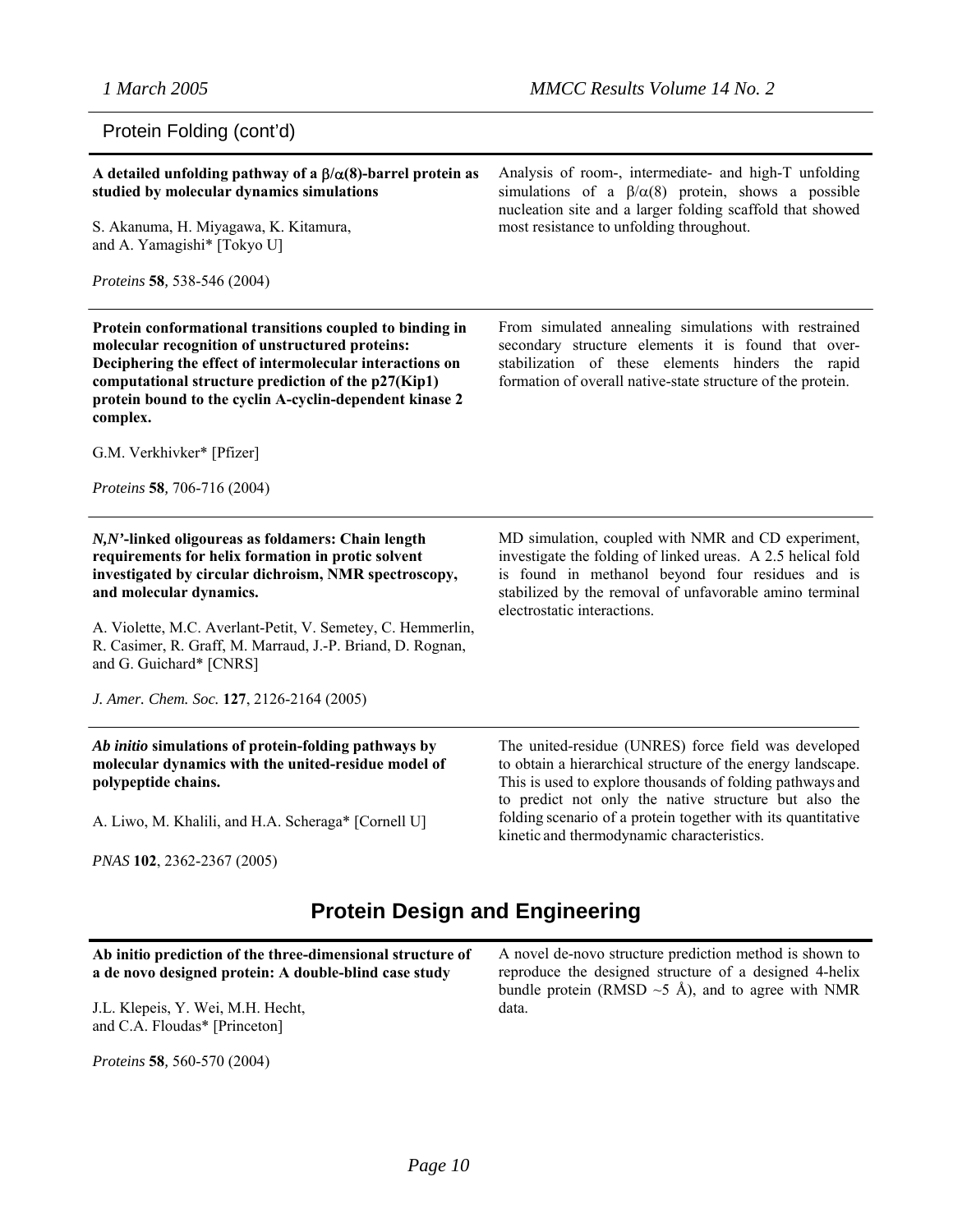#### **Computational de novo design and characterization of a four-helix bundle protein that selectively binds a nonbiological cofactor.**

F.V. Cochran, S.P. Wu, W. Wang, V. Nanda, J.G. Saven\* [U Penn, M.J. Therien, and W.F. DeGrado\* [U Penn]

*J. Amer. Chem. Soc.* **127**, 1346-1347 (2005)

Using a computational design methodology described in previously published work, a novel four-helix bundle protein was designed and built around nonbiological cofactors. This communication discusses not the computational part, but the experimental characterization of the protein.

### **Protein Hydration**

| Water dynamics simulation as a tool for probing proton<br>transfer pathways in a heptahelical membrane protein.<br>C. Kandt, K. Gerwert*, and J. Schlitter* [Ruhr-U Bochum]<br><i>Proteins</i> 58, 528-537 (2004) | Analysis of water densities from MD simulations<br>confirms known residues involved in proton conduction<br>in bacteriorhodopsin and agrees with TR-FIR data.<br>Entrance and exit pathways and involvement of<br>additional residues are predicted.                 |
|-------------------------------------------------------------------------------------------------------------------------------------------------------------------------------------------------------------------|----------------------------------------------------------------------------------------------------------------------------------------------------------------------------------------------------------------------------------------------------------------------|
| Refinement of X-ray data on dual cosubstrate specificity<br>of CK2 kinase by free energy calculations based on<br>molecular dynamics simulation.<br>P. Setny* [Warsaw U] and M. Geller                            | The relative free energies for binding of GTP and ATP to<br>CK2 are calculated from TI with CHARMM confirm<br>water-mediated binding, and identify a new water<br>molecule not in the X-ray structure to be crucial in<br>reproducing all the other water positions. |

*Proteins* **58***,* 511-517 (2004)

### **Protein Dynamics**

| Structural dynamics of nucleosome core particle:<br>Comparison with nucleosomes containing histone<br>variants.<br>A. Ramaswamy, I. Bahar, and I. Ioshikhes* [Ohio U]<br><i>Proteins</i> 58, 683-696 (2004) | Normal modes analysis of an elastic network<br>representation of nucleosomes shows less correlation and<br>higher mobility for H2A.Z- or H2A.1/H2B.2-containing<br>nucleosomes compared to the regular histones          |
|-------------------------------------------------------------------------------------------------------------------------------------------------------------------------------------------------------------|--------------------------------------------------------------------------------------------------------------------------------------------------------------------------------------------------------------------------|
|                                                                                                                                                                                                             |                                                                                                                                                                                                                          |
| Phosphorylation effects on cis/trans isomerization and the<br>backbone conformation of serine-proline motifs:<br>Accelerated molecular dynamics analysis.                                                   | Accelerated MD, a technique which boosts the potential<br>energy of lower lying states proportional to a Boltzman<br>factor, is applied to cis/trans isomerization<br>phosphorylated Ser/Thr proline motifs and shown to |
| D. Hamelberg* [UCSD], T. Shen, and J.A. McCammon<br>J. Amer. Chem. Soc. 127, 1969-1974 (2005)                                                                                                               | significantly increase the samping.                                                                                                                                                                                      |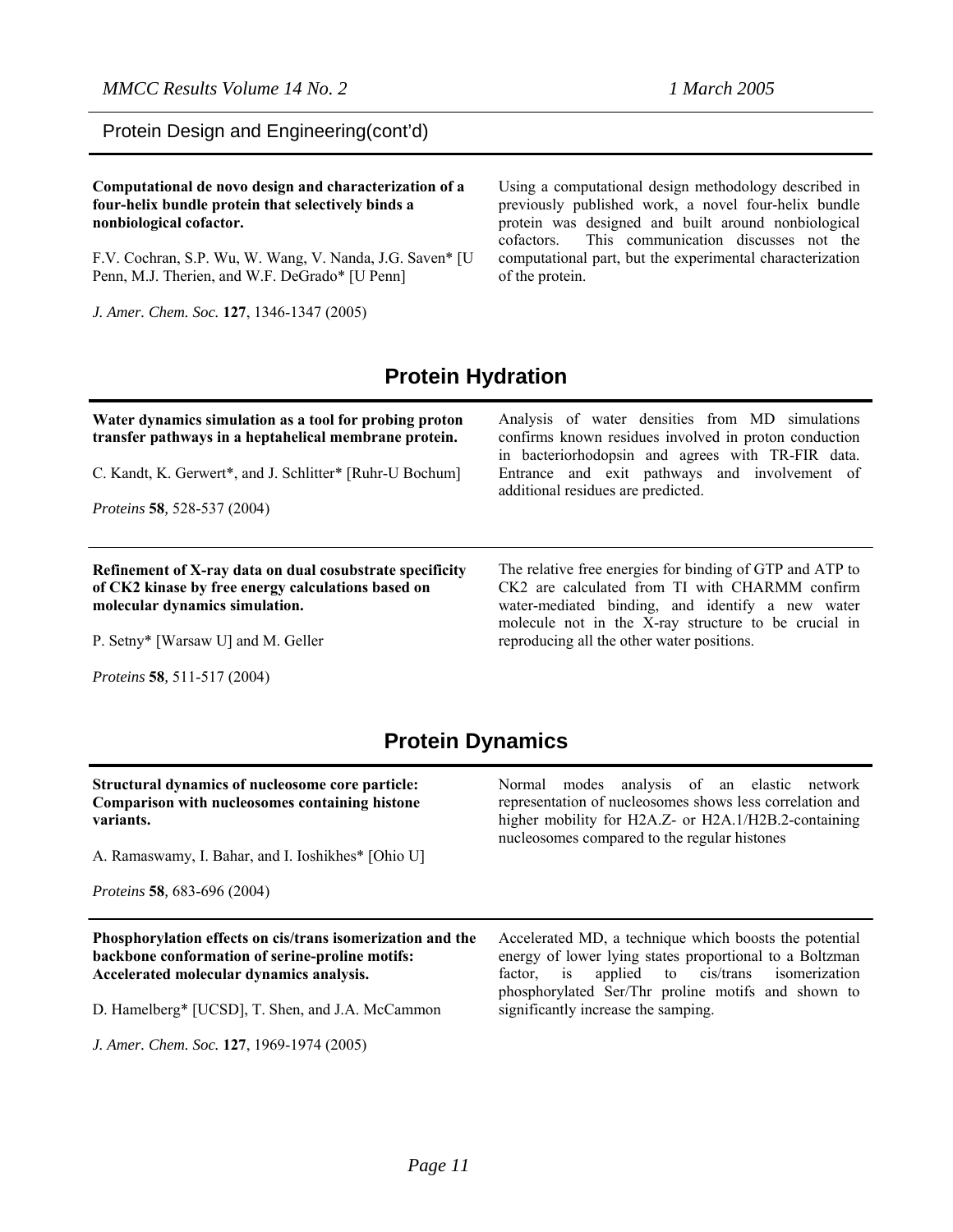#### Protein Dynamics (cont'd)

**Protein dynamics in solution and powder measured by incoherent elastic neutron scattering: the influence of Qrange and energy resolution.** 

F. Gabel\* [Inst de Biol Stru]

*Eur.J.Biophys*.**34**, 1-9 (2005)

The elastic intensity for several simple scattering functions was calculated to investigate the contributions of diffusive motions to intramolecular atomic mean square displacements. The concepts developed in this method are applied to interpret experimental data from  $H<sub>2</sub>O-$  and  $D<sub>2</sub>O$ -hydrated proteins. The analogies between the Gaussian approximation in incoherent elastic neutron scattering and the Guinier approximation in small-angle scattering are discussed.

### **Ligand Binding**

| Insights into saquinavir resistance in the G48V HIV-1<br>protease: Quantum calculations and molecular dynamic<br>simulations.<br>K. Wittayanarakul, O. Aruksakunwong, S. Saen-oon,<br>W. Chantratita, V. Parasuk, P. Sompornpisut*<br>[Chulalongkorn U], and S. Hannongbua<br>Biophys. J. 88, 867-879 (2005) | According to MD, combined with PB and QM analysis of<br>the active site, indicate that the G48V mutation does not<br>modify the binding mode of saquinavir, nor its interaction<br>with the active site. However, by pressure on the drug<br>from the Val side chain, it compromises the structure of<br>the P2 binding site. Drugs that could avoid this effect<br>may recover efficacy.                                       |
|--------------------------------------------------------------------------------------------------------------------------------------------------------------------------------------------------------------------------------------------------------------------------------------------------------------|---------------------------------------------------------------------------------------------------------------------------------------------------------------------------------------------------------------------------------------------------------------------------------------------------------------------------------------------------------------------------------------------------------------------------------|
| CH…O and CH…N hydrogen bonds in ligand design: A<br>novel quinazolin-4-ylthiazol-2-ylamine protein kinase<br>inhibitor.<br>A.C. Pierce* [Vertex], E. ter Haar, H.M. Binch, D.P. Kay,<br>S.R. Patel, and P. Li<br>J. Med. Chem. 48, 1278-1281 (2005)                                                          | and<br>mechanics<br>Crystal<br>structures<br>quantum<br>conformational analysis is used to understand and suggest<br>a possible role for an aryl CH--O hydrogen bond in a<br>series of GSK3 inhibitors.                                                                                                                                                                                                                         |
| Unsupervised guided docking of covalently bound ligands.<br>X. Fradera* [Organon], J. Kaur, and J. Mestres<br>J. Comput.-Aid. Molec. Design 18, 635-650 (2004)                                                                                                                                               | A new module in MacDock is presented that allows<br>prediction of covalent binding by docking, tested by<br>reproducing six known covalent complexes and shown to<br>recover known thrombin inhibitors in 5% of a 100.000<br>compound database.                                                                                                                                                                                 |
| Docking studies on PARP-1 inhibitors: insights into the<br>role of a binding pocket water molecule.<br>D. Bellocchi, A. Macchiarulo, G. Costantino* [U of Perugia],<br>and R. Pellicciari<br>Bioorg. Med. Chem. 13, 1151-1157 (2005)                                                                         | Autodock 3.0 is used to investigate the binding mode of a<br>series of competitive PARP-1 inhibitors. The calculated<br>binding energies and experimental inhibitory activities<br>were in good agreement either by including or not the<br>structural water molecule. The results suggested that the<br>water molecule should be considered part of the<br>hydration shell of polar inhibitors and not as structural<br>water. |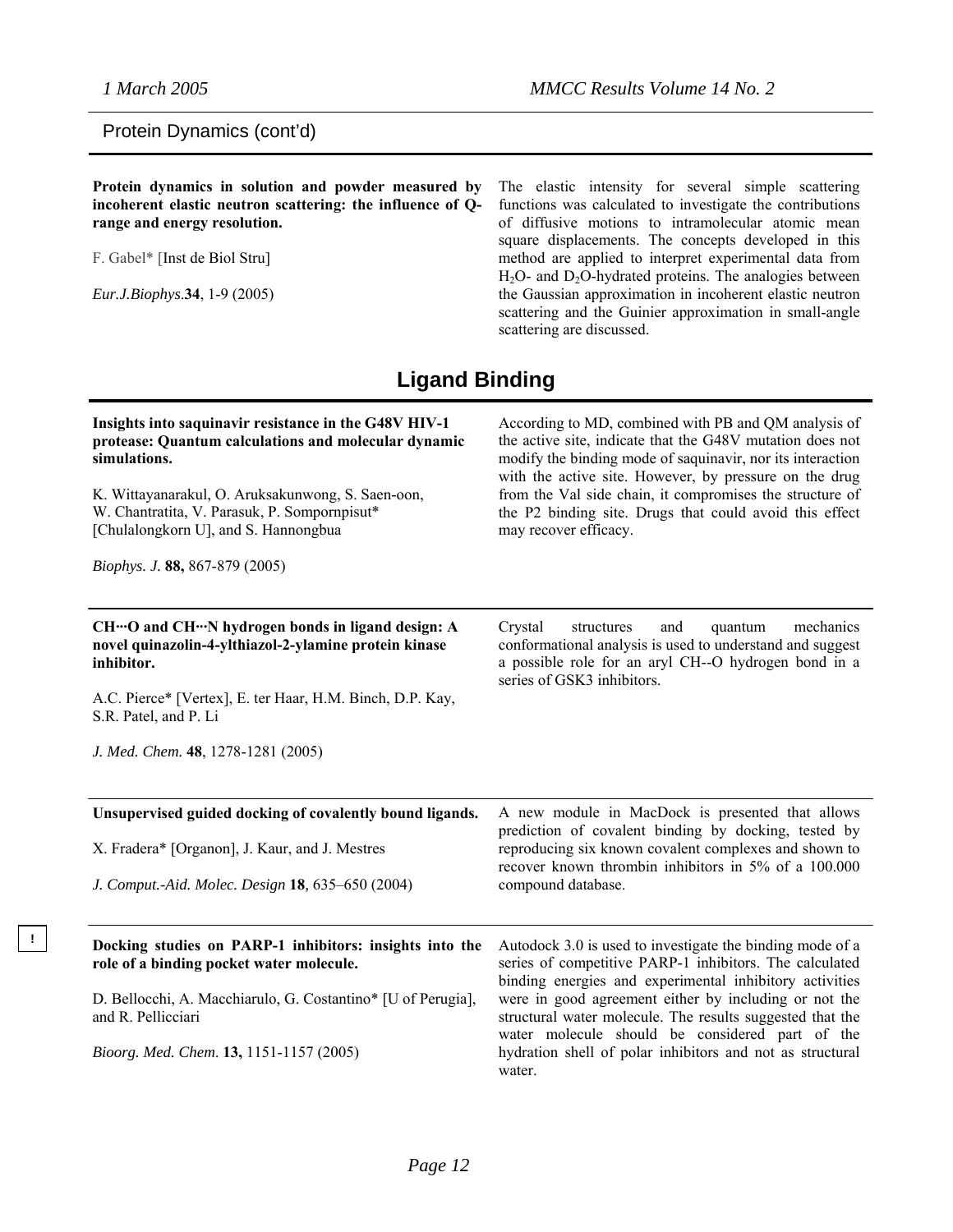| Molecular dynamics simulations of the TEM-1β-lactamase<br>complexed with cephalothin.<br>N. Díaz, D. Suárez, K.M. Merz, Jr.* [Penn State],<br>and T.L. Sordo [U Oviedo]<br>J. Med. Chem. 48, 780-791 (2005)  | MM/PBSA and quantum chemical PBSA schemes<br>TEM-1b-lactamase<br>applied<br>complexed<br>with<br>to<br>cephalothin suggests that the kinetic preference of the<br>enzyme for penicillins over cephalosprins is due to the<br>lower efficacy of cephalosporins in simultaneously<br>binding the "carboxylate pocket" and the "anion hole" at<br>the active site.        |
|--------------------------------------------------------------------------------------------------------------------------------------------------------------------------------------------------------------|------------------------------------------------------------------------------------------------------------------------------------------------------------------------------------------------------------------------------------------------------------------------------------------------------------------------------------------------------------------------|
| How does the cAMP-dependent protein kinase catalyze<br>the phosphorylation reaction: An ab initio QM/MM study.<br>Y. Cheng* [UCSF], Y. Zhang, and J.A. McCammon<br>J. Amer. Chem. Soc. 127, 1553-1562 (2005) | QM/MM calculations with a DFT treatment of the active<br>site probe the mainly dissociative phosphorylation<br>reaction of cAMP-dependent protein kinase.                                                                                                                                                                                                              |
| <b>Protein-Protein Interactions</b>                                                                                                                                                                          |                                                                                                                                                                                                                                                                                                                                                                        |
| Analysis of sequence-reactivity space for protein-protein<br>interactions.<br>J. Li, Z. Yi, M.C. Laskowski, M. Laskowski, Jr.,<br>and C. Bailey-Kellogg* [Sudikoff]<br>Proteins 58, 661-671 (2004)           | A thorough statistical analysis of predictions of binding<br>affinity of Kazal serine proteases to ligand proteins, with<br>a sampling-based scheme to cover sequence space of both<br>partners, is presented. Implications for protein design are<br>discussed.                                                                                                       |
| Prediction of interfaces for oligomerizations of G-protein<br>coupled receptors.<br>W. Nemoto* [Kyoto U] and H. Toh<br>Proteins 58, 644-660 (2004)                                                           | Analysis of the distribution of conserved surface residues<br>from projections of the coordinates in the membrane<br>plane, enables prediction of established interfaces in<br>rhodopsin and rhodopsin-based models of D2 dopamine<br>and $\beta$ 2 adrenergic receptors. Possible implication in<br>diseases, as well as shortcomings of the method, is<br>discussed. |
| Small-world network approach to identify key residues in<br>protein-protein interaction.<br>A. del Sol* [Fujirebio] and P. O'Meara<br>Proteins 58, 672-682 (2004)                                            | Highly central residues in the interaction network of<br>protein interfaces are shown to correlate well with known<br>so-called 'hot-spots' for 50 interfaces. The possibility for<br>prediction from non-complexed structures is discussed.                                                                                                                           |

### **Enzyme Catalysis**

**Membrane Proteins and Lipid-Peptide Interactions** 

| Subunit rotation models activation of serotonin 5-HT3AB<br>receptors by agonists | Antagonist binding modes from docking in a 5-HT3AB<br>model (based on AchBP) with clock- and counter-                                                                                                                        |  |
|----------------------------------------------------------------------------------|------------------------------------------------------------------------------------------------------------------------------------------------------------------------------------------------------------------------------|--|
|                                                                                  | clockwise subunit rotations and without rotation show                                                                                                                                                                        |  |
| G. Maksay, M. Simonyi, and Z. Bikádi* [Hungarian Ac Sci]                         | distinctly different interaction patterns. Implications for<br>$\frac{1}{2}$ , $\frac{1}{2}$ , $\frac{1}{2}$ , $\frac{1}{2}$ , $\frac{1}{2}$ , $\frac{1}{2}$ , $\frac{1}{2}$ , $\frac{1}{2}$ , $\frac{1}{2}$ , $\frac{1}{2}$ |  |

*J. Comput.-Aid. Molec. Design* **18***,* 651–664 (2004)

model (based on AchBP) with clock- and counterclockwise subunit rotations and without rotation show distinctly different interaction patterns. Implications for possible receptor activation mechanisms are discussed.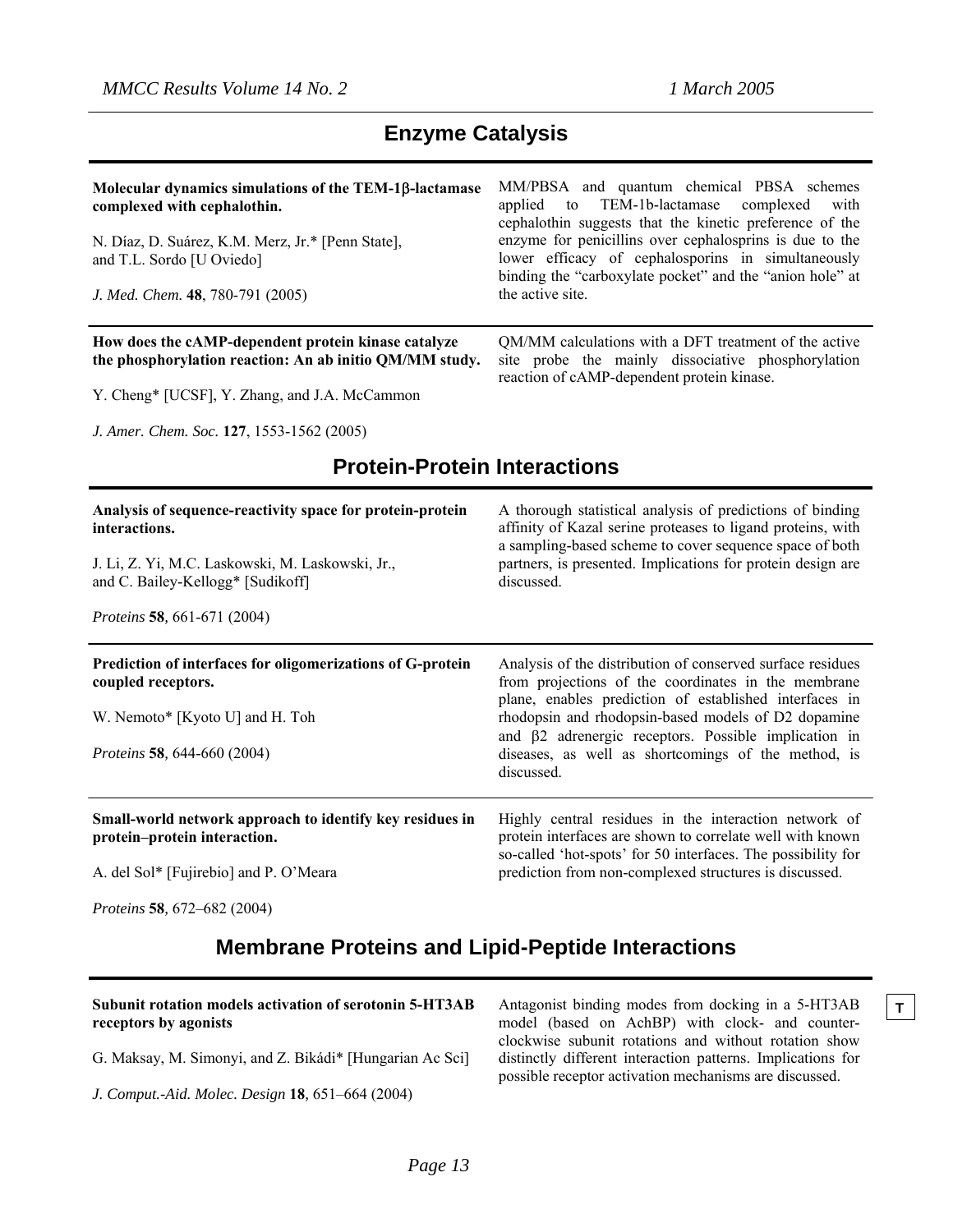**!** 

### Membrane Proteins and Lipid-Peptide Interactions (cont'd)

| Implicit solvent simulations of peptide interactions with<br>anionic lipid membranes<br>T. Lazaridis* [City College NY]<br>Proteins 58, 518-527 (2004)                                                                                    | An 'implicit solvent' membrane model using relatively<br>simple linear dielectric screening is presented, using a<br>non-polar core and optional anionic head group region.<br>The model reproduces well the binding characteristics of<br>5-Lys, n-(Phe,Lys), mellitin, magainin 2, penetratin and<br>cardiotoxin peptides.                                                 |
|-------------------------------------------------------------------------------------------------------------------------------------------------------------------------------------------------------------------------------------------|------------------------------------------------------------------------------------------------------------------------------------------------------------------------------------------------------------------------------------------------------------------------------------------------------------------------------------------------------------------------------|
| The transmembrane domain of the acetylcholine receptor:<br>Insights from simulations on synthetic peptide models.<br>L. Saiz* [U Pennsylvania] and M.L. Klein<br>Biophys. J. 88, 959-970 (2005)                                           | Simulations with DMPC show that the M2 helix of the $\delta$<br>subunit of the NAChR aggregate to form a channel, as<br>had been found previously with planar bilayer and NMR<br>studies. In the simulations, the C-terminus forms salt<br>bridges with Arg side chains, dehydrating the<br>extracellular end of the channel.                                                |
| Penetratin-membrane association: W48/R52/W56 shield<br>the peptide from the aqueous phase.<br>M.F. Lensink* [U Libre Bruxelles], B. Christiaens,<br>J. Vandekerckhove, A. Prochiantz, and M. Rosseneu<br>Biophys. J. 88, 939-952 (2005)   | Peptides associate with the bilayer surface without<br>significant aggregation, according to MD. The process is<br>facilitated by three positive side chains, which interact<br>with negatively charged lipid molecules. Sweeping by the<br>side chains open defects in the bilayer were the peptide<br>inserts. Effects on lipid molecule structure are primarily<br>local. |
| Homology modeling and molecular dynamics simulations<br>of transmembrane domain structure of human neuronal<br>nicotinic acetylcholine receptor.<br>A.C. Saladino, Y. Xu, and P. Tang* [U Pittsburgh]<br>Biophys. J. 88, 1009-1017 (2005) | A simulation of an homology model of the neuronal<br>NAChR TM region in a DMPC bilayer showed an extra<br>constricting salt bridge, compared to the muscle protein.<br>However, it is a hydrophobic ring, rather than this steric<br>occlusion, that appears to constrict water flow.                                                                                        |
| The transmembrane oligomers of coronavirus protein E.<br>J. Torres* [Nanyang Tech U], J. Wang, K. Parthasarathy, and<br>D.X. Liu<br>Biophys. J. 88, 1283-1290 (2005)                                                                      | Exhaustive in vacuo global searching MD simulations of<br>aggregation possibilities for 13 subtypes of the 1-TM<br>protein from SARS indicate that it is prone to form<br>dimers, trimers, and two types of pentamers in lipid<br>bilayers. This result is consistent with the experimentally<br>observed oligomerization and is dependent upon highly<br>conserved N15.     |
| Molecular modeling of nearly full-length ErbB2 receptor.<br>P. Bagossi* [U Debrecen], G. Horváth, G. Vereb, J. Szöllösi,<br>and J. Tözsér<br>Biophys. J. 88, 1354-1363 (2005)                                                             | A model of epidermal growth factor, a tyrosine kinase,<br>from<br>experimentally<br>constructred<br>determined<br>extracellular,<br>kinase<br>domain,<br>and transmembrane<br>structures and positioned according to FRET analysis,<br>shows favorable dimerization contacts at all three levels.                                                                            |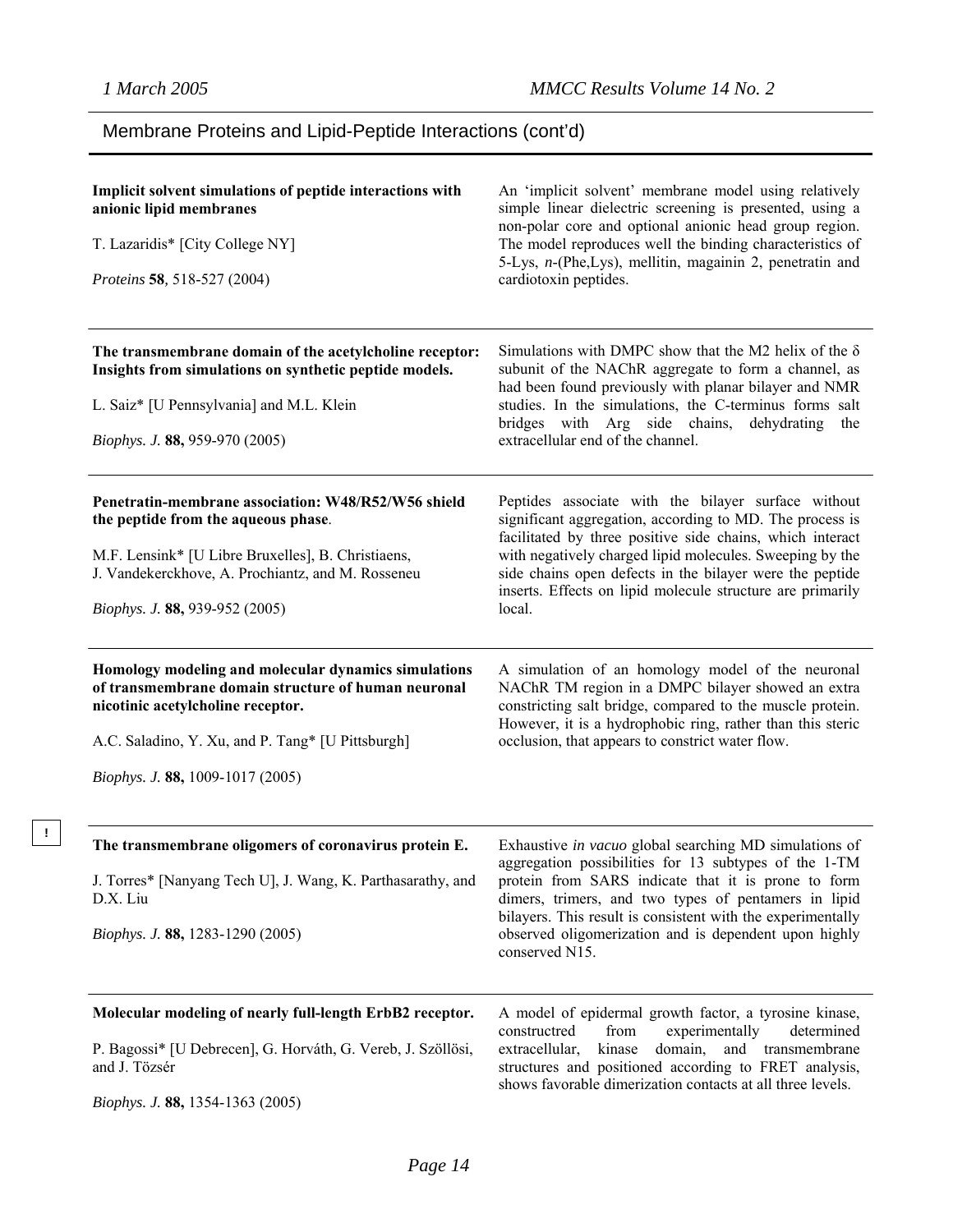**!**

#### Membrane Proteins and Lipid-Peptide Interactions (cont'd)

**Investigation into the interaction of the bacterial protease OmpT with outer membrane lipids and biological activity of OmpT:lipopolysaccharide complexes.** 

K. Brandenburg\* [Leibniz Inst Med & Biochem] , P. Garidel, A.B. Schromm, J. Andrä, A. Kramer, M. Egmond, and A. Wiese

*Eur. J. Biophys*. **34**, 28-41 (2005)

The activities of outer-membrane proteases T (OmpT) and lipopolysaccharide (LPS):OmpT complexes were investigated in biological test systems and with phospholipid model membranes. The results showed that a strong influence of OmpT on the mobility of the lipids leading to a considerable fluidization of the acyl chains of the phospholipids as well as LPS, and a rigidification of the phospholipids.

### **Proteins and Surfaces**

| Mechanically induced titin kinase activation studied by<br>force-probe molecular dynamics simulations.<br>F. Gräter, J. Shen, H. Jiang, M. Gautel, and H. Grubmüller*<br>[Max-Planck Inst]<br><i>Biophys. J.</i> 88, 790-804 (2005) | MD simulations in which titin kinase is pulled apart to<br>expose the active site give evidence that the enzyme<br>serves as a biochemical stress sensor. First, N- and C-<br>terminal beta sheets are ruptured. This leads to<br>rearrangement of the autoinhibitory tail. |
|-------------------------------------------------------------------------------------------------------------------------------------------------------------------------------------------------------------------------------------|-----------------------------------------------------------------------------------------------------------------------------------------------------------------------------------------------------------------------------------------------------------------------------|
| Systematic size study of an insect antifreeze protein and<br>its interaction with ice.                                                                                                                                              | Semiempirical and QM simulations of insect antifreeze                                                                                                                                                                                                                       |
| K. Liu, Z. Jia, G. Chen* [Beijing Normal U], C. Tung, and R.<br>Liu                                                                                                                                                                 | protein, which is a very reqular coil with the sequence in<br>each turn being TCTxSxxCxxAx, has increasing synergy<br>of interaction with ice for the first five turns. The synergy<br>then declines for further coils.                                                     |

### **Nucleic Acids**

| Interaction of sodium and potassium ions with<br>sandwiched cytosine-, guanine-, thymine-, and uracil-base<br>tetrads.<br>M. Meyer* [Revotar Biopharm], A. Hocquet, and J. Sühnel<br>J. Comput. Chem. 26, 352-364 (2005) | DFT with microsolvation indicates that metal ions would<br>bind at the center of all four homotetrads (in which the<br>bases essentially form a ring with an electronegative hole<br>in the center), with $K^+$ being more favored than Na <sup>+</sup> .<br>Such tetrads appear occacionally in association with<br>loops. |
|--------------------------------------------------------------------------------------------------------------------------------------------------------------------------------------------------------------------------|-----------------------------------------------------------------------------------------------------------------------------------------------------------------------------------------------------------------------------------------------------------------------------------------------------------------------------|
| A computer-generated supercoiled model of the pUC19<br>plasmid.                                                                                                                                                          | A computer code was developed to calculate the<br>coordinates of individual atoms in supercoiled plasmid<br>DNA. In this study, the known base-pair sequence of the                                                                                                                                                         |
| E.A. Kümmerle* [Geschäftsbereich Sicherheit &<br>Strahlenschutz] and E. Pomplun                                                                                                                                          | pUC19 plasmid is utilized and this model was built in a<br>three-step process.                                                                                                                                                                                                                                              |
| Eur. J. Biophys. 34, 13-18 (2005)                                                                                                                                                                                        |                                                                                                                                                                                                                                                                                                                             |

*Page 15*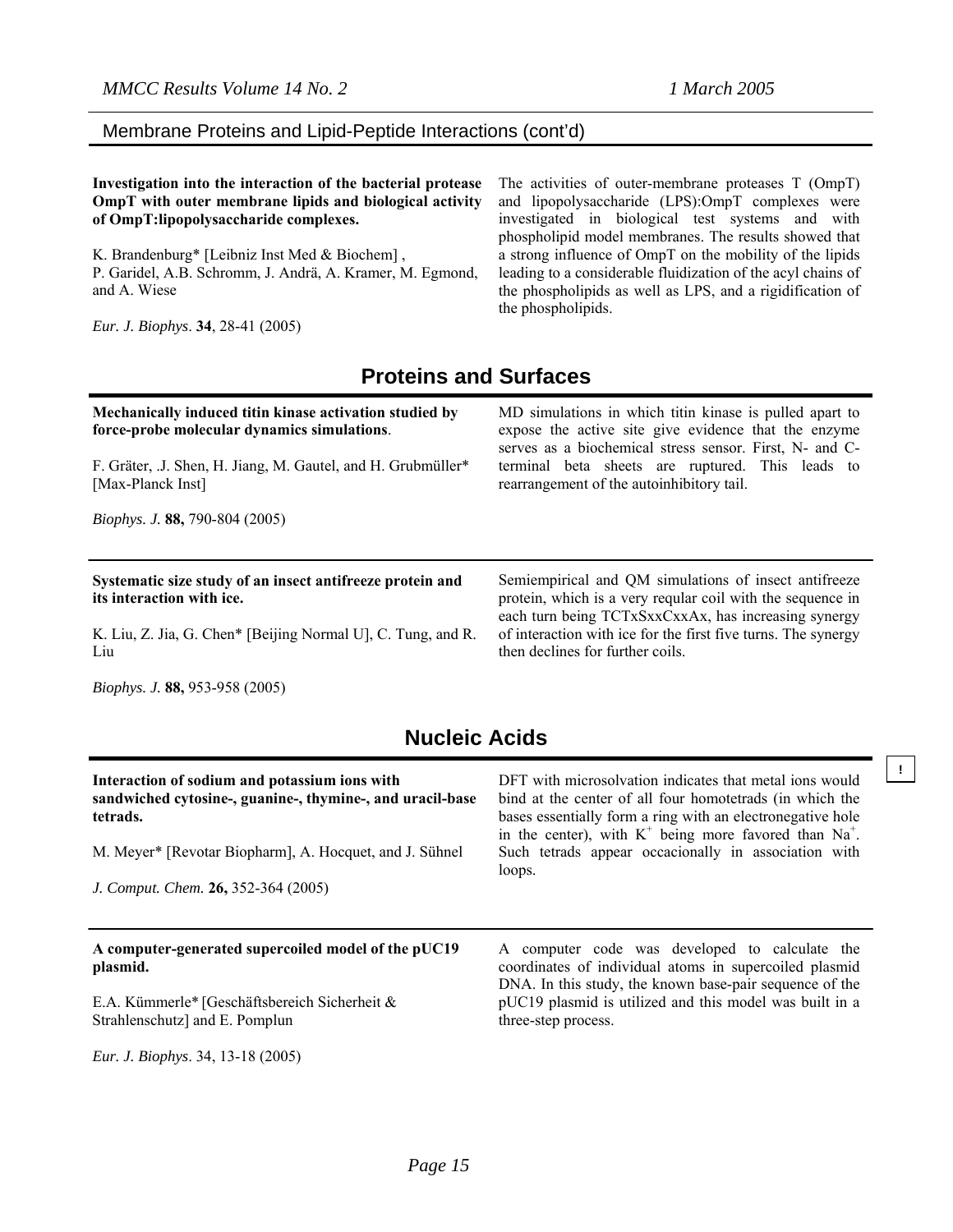Nucleic Acids (cont'd)

#### **Probing counterion modulated repulsion and attraction between nucleic acid duplexes in solution.**

Y. Bai, R. Das, I.S. Millett, D. Herschlag\* [Stanford U] and S. Doniach

*PNAS* **102,** 1035-1040 (2005)

A simple model DNA system is used to determine how the ion atmosphere modulates interactions between duplexes in the absence of specific metal ion-binding sites. Especially, it was tested whether the Coulomb repulsion between nucleic acids is reversed by counterions to give a net attraction. The results indicated that a counterion-induced attractive force between nucleic acid duplexes is not significant under physiological conditions.

### **Lipids and Surfactants**

| <b>Experimental validation of molecular dynamics</b><br>simulations of lipid bilayers: A new approach.<br>R.W. Benz, F. Castro-Román, D.J. Tobias* [U Calif Irvine],<br>and S.H. White* [U Calif Irvine]<br><i>Biophys. J.</i> 88, 805-817 (2005) | The simulated structure of a DOPC bilayer with 5.4 water<br>molecules per lipid molecule using charm and GROMOS<br>force fields based on system structure factors and Fourier<br>analysis was not consistent with experimental results to<br>within experimental uncertainties. The width of the<br>terminal methyl distribution was especially erroneous and<br>the bilayer width was $\sim$ 4 Å too great. The charmm27<br>force field performed better than charmm22, but<br>GROMOS is much better than both. |
|---------------------------------------------------------------------------------------------------------------------------------------------------------------------------------------------------------------------------------------------------|------------------------------------------------------------------------------------------------------------------------------------------------------------------------------------------------------------------------------------------------------------------------------------------------------------------------------------------------------------------------------------------------------------------------------------------------------------------------------------------------------------------|
| The dynamic stress responses to area change in planar<br>lipid bilayer membranes.<br>J. Jeon and G.A. Voth* [U Utah]                                                                                                                              | The DMPC bilayer was subjected to step and oscillating<br>pressure fluctuations using NEMD to evaluate dynamic<br>viscosity properties. Responses are linear for changes of<br>6-20%, depending on the visoelastic property involved.                                                                                                                                                                                                                                                                            |
| <i>Biophys. J.</i> 88, 1104-1119 (2005)                                                                                                                                                                                                           |                                                                                                                                                                                                                                                                                                                                                                                                                                                                                                                  |
| Phosphatidylethanolamine-phosphatidylglycerol bilayer<br>as a model of the inner bacterial membrane.                                                                                                                                              | MD with POPE:POPG $(3:1)$ in Na <sup>+</sup> electrolyte show that<br>PE H-bonds more with PG than PE, that PG rarely H-<br>bonds with PG, that PG sits deeper in the membrane and                                                                                                                                                                                                                                                                                                                               |
| K. Murzyn, T. Róg, and M. Pasenkiewicz-Gierula*<br>[Jagiellonian U]                                                                                                                                                                               | is more ordered, and occupies a larger area. Na <sup>+</sup><br>interactions with the lipid head groups are rare. Bacterial<br>regulations of the ratio are probably adaptive.                                                                                                                                                                                                                                                                                                                                   |
| Biophys. J. 88, 1091-1103 (2005)                                                                                                                                                                                                                  |                                                                                                                                                                                                                                                                                                                                                                                                                                                                                                                  |

### *1.3. Polymers*

#### **A molecular dynamics study on universal properties of polymer chains in different solvent qualities. Part I. A review of linear chain properties.**

M.O. Steinhauser\* [Fraunhofer Ernst-Mach-Inst]

*J. Chem. Phys.* **122**, 09490101-09490113 (2005)

Polymer simulations with linear polymers were analyzed for typical properties in the evaluation of "triple-MD," an algorithm that utilized MD for fast relaxations and MC pivots to explore slower structural changes efficiently. The program has been parallelized for massive linux cluster usage.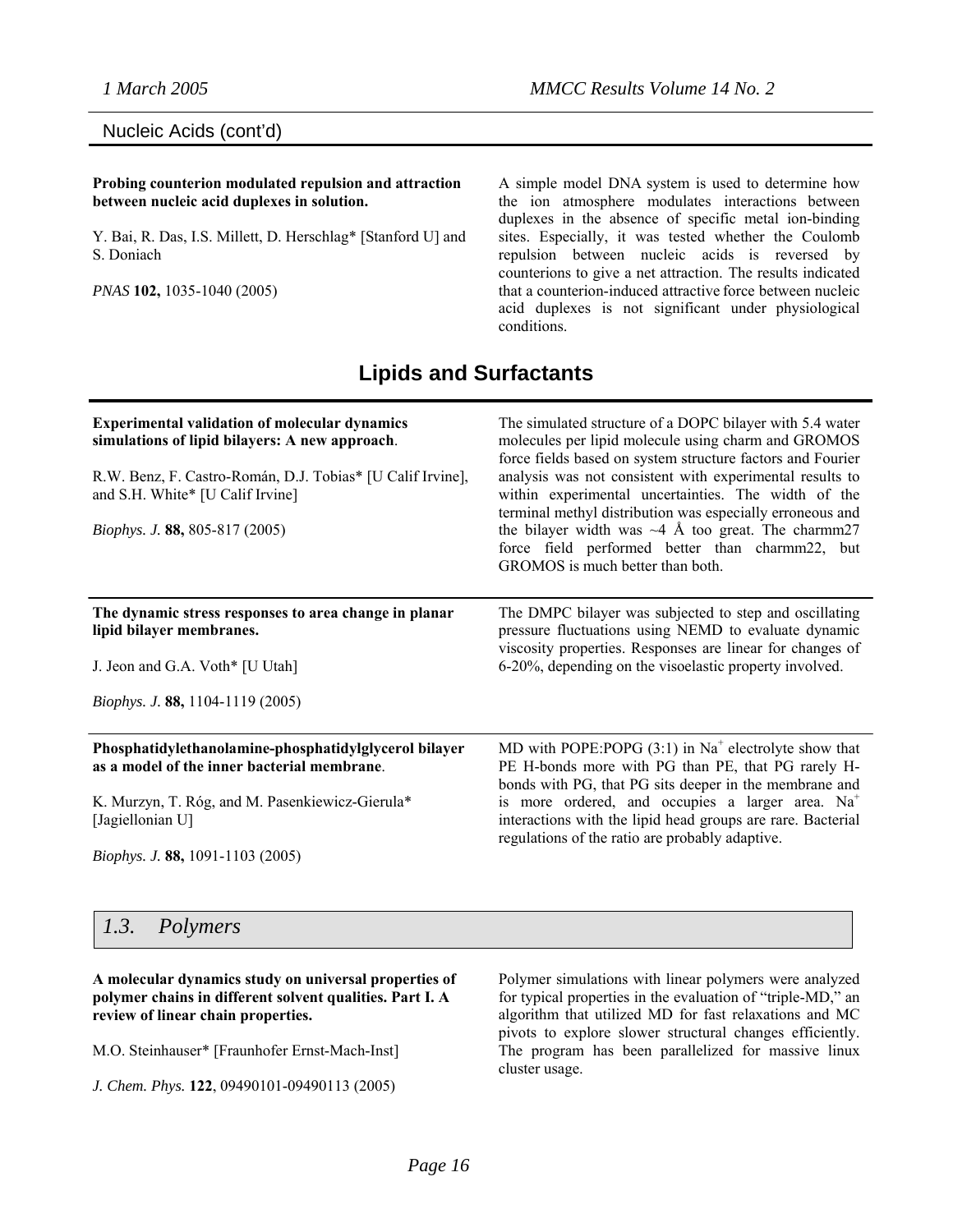#### *1.4. Surfaces, Catalysts, and Material Subjects*

**A molecular dynamics simulation of the adsorption of water molecules surrounding an Au nanoparticle.** 

S-P. Ju\* [National Sun Yat-Sen U]

*J. Chem. Phys.* **122**, 09471801-09471806 (2005)

MD shows that water molecules form two shells around a gold particle with stronger interactions and shell structures for smaller particles. Hydrogen bonds with other water molecules are sacrificed.

VDW radii are supplemented with molecular, fragment, and atomic hydrophilic and lipophilic indices based on QM and other studies to create a simple 2D QSAR approach, which is tested successfully with the liver

The TOpological MOlecular COMputer Design strategy approach is introduced to obtain two quantitative models for the discrimination of antimalarials. The validated models, including non-stochastic and stochastic indices, classify more than 90% of compounds correctly in both training and external prediction data sets. These QSAR models are used in the identification of previously un-

alcohol dehyrdrogenase system.

known antimalarials compounds.

### **2. METHODOLOGY**

### **Quantitative Structure-Activity Relations**

| Heuristic molecular lipophilicity potential (HMLP): A 2D-  |
|------------------------------------------------------------|
| <b>QSAR</b> study to LADH of molecular family pyrazole and |
| derivatives.                                               |

Q. Du, P.G. Mezey, and K.-C. Chou\* [Gordon Life Sci Inst]

*J. Comput. Chem.* **26,** 461-470 (2005)

**Non-stochastic and stochastic linear indices of the 'molecular pseudograph's atom adjacency matrix': application to 'in silico' studies for the rational discovery of new antimalarial compounds.** 

Y.M. Ponce\*[Cent U Las Villas], A.M. Torres, M.M. Peréz, C.R. Zaldivar, M.I. Veitía, and R.N.G. Sánchez

*Bioorg. Med. Chem*. **13,** 1293-1304 (2005)

# **Potentials and Parameters**

| Knowledge-based elastic potentials for docking drugs or<br>proteins with nucleic acids.<br>W. Ge, B. Schneider, and W.K. Olson* [Rutger's State U NJ]<br>Biophys. J. 88, 1166-1190 (2005) | The distribution of water molecules around the DNA<br>helix was used to derive elastic ellipsoid functions for use<br>with ligand docking in the helical grooves. Ligands<br>appear to faithfully replace water molecules when<br>binding. Steric hindrance and hydrogen bonding allow<br>distinction between the minor and major groove sides of<br>C-G and G-C pairs. |
|-------------------------------------------------------------------------------------------------------------------------------------------------------------------------------------------|-------------------------------------------------------------------------------------------------------------------------------------------------------------------------------------------------------------------------------------------------------------------------------------------------------------------------------------------------------------------------|
| A scoring function for docking ligands to low-resolution<br>protein structures.                                                                                                           | To predict lilgand-contact residues for low-resolution<br>structures, the scoring feature must be tuned differently<br>than for high-resolution structures. The current                                                                                                                                                                                                 |
| E. Bindewald and J. Skolnick* [U Buffalo]                                                                                                                                                 | implementation does four-times better at predicting at<br>least half of the contact residues than the Dolores method.                                                                                                                                                                                                                                                   |
| J. Comput. Chem. 26, 374-383 (2005)                                                                                                                                                       |                                                                                                                                                                                                                                                                                                                                                                         |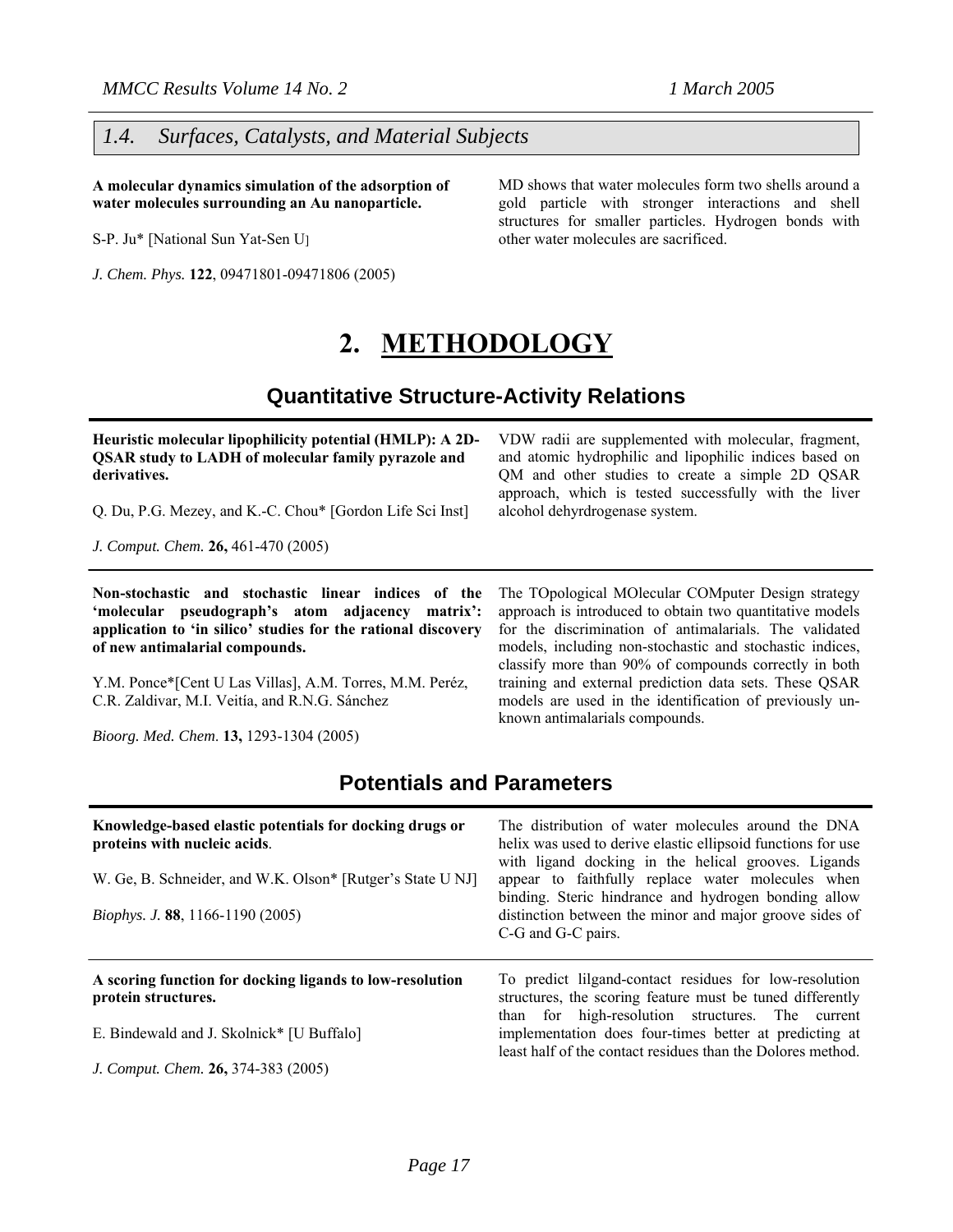#### Potentials and Parameters (cont'd)

**Comparative performance of MM3(92) and two TINKERTM MM3 versions for the modeling of carbohydrates.** 

C.A. Stortz\* [Ciudad U]

**!** 

*J. Comput. Chem.* **26,** 471-483 (2005)

**Transferability of parameters of strictly local geminals' wave function and possibility of sequential derivation of molecular mechanics.** 

A.M. Tokmachev\* [RWTH Aachen] and A.L. Tchougréeff\* [Karpov Inst]

*J. Comput. Chem.* **26,** 491-505 (2005)

Although TINKER versions of MM3 have some improvements in carbohydrate force field parameters, they lack anomeric effects on bond lengths, which can substantially distort structures and energies for some structures.

The antisymmetrized product of strictly local geminals is examined as a basis for transferable potential functions that could be useful for building accurate molecular mechanics force fields. Density matrix elements and basis one-electron states (hybrid orbitals) are shown to be transferable under very nonrestrictive conditions.

### **Solvation Energy**

**Incorporating variable dielectric environments into the generalized Born model.** 

G. Sigalov\* [Virginia Tech], P. Scheffel, and A. Onufriev

*J. Chem. Phys.* **122,** 09451101-09451115 (2005)

The Generalized Born model of Still (1990) is improved by solving the electrostatics within a sphere of one dielectric surrounded by a sphere of another. The result is as efficient as the standard approach, but more accurate, as demonstrated by comparison with PB results.

### **Free Energy Methods**

| Elucidating protein thermodynamics from the three-      |
|---------------------------------------------------------|
| dimensional structure of the native state using network |
| rigidity.                                               |

D.J. Jacobs\* [Calif State U] and S. Dallakyan

*Biophys. J.* **88,** 903-915 (2005)

### **! Alchemical free energy calculations and multiple conformational substates.**

M. Leitgeb\* [U Vienna], C. Schröder, and S. Boresch

*J. Chem. Phys.* **122**, 08410901-08410915 (2005)

Enthalpy and entropy are deduced from a distance constraints network. Five parameters are required, two of which can be determined by fitting heat capacity curves. Ubiquitin and histidine binding protein curves at different pHs provided these parameters. Cooperativity and folding are influenced most by hydrogen bond network topology.

A Non-Boltzmann TI (NBTI) approach to FEP simulations is introduced in which thermodynamic integration is accompanied by adaptive umbrella sampling. Convergence and accuracy are dramatically improved. A method of obtaining the FEP energy from numerically integrated partition functions at the endpoints is also presented.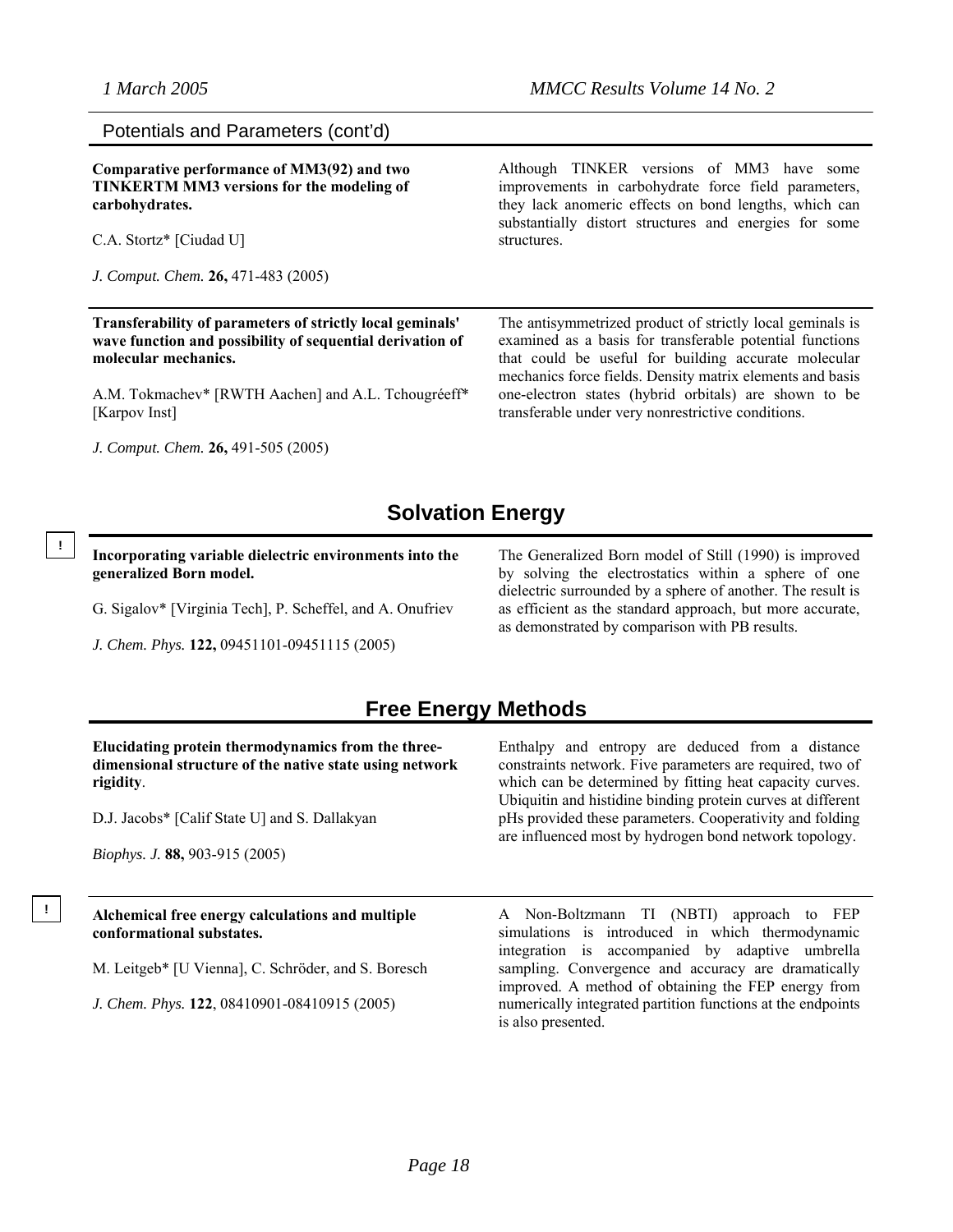### **Protein Structure Prediction**

**Improved greedy algorithm for protein structure reconstruction.** 

P. Tuffery\* [U Paris 7], F. Guyon, and P. Derreumaux.

*J. Comput. Chem.* **26,** 506-513 (2005)

In a greedy algorithm, you start with at the N-terminus and add building blocks piecewise, retaining up to, say, 3000 conformations for each 3-to-9-residue building block. The millions of structures are then scored, perhaps with a Go-potential, which rewards native contacts as deduced from xray or NMR data. Here the algorithm is improved for use with the minimalistic Go-potential.

Line integrals along circular curves are used to determine

the molecular surface in a general way.

### **Surface and Volume Determination**

**A new analytical method for computing solvent-accessible surface area of macromolecules and its gradients.**

S. Hayryan, C.-K. Hu\* [Academia Sinica], J. Skivánek, E. Hayryane, and I. Pokorný

*J. Comput. Chem.* **26,** 334-343 (2003)

### **Ligand Docking**

#### **Flexible docking in solution using metadynamics.**

F.L. Gervasio\* [ETH], A. Laio, and M. Parrinello

*J. Amer. Chem. Soc.* **127**, 2600-2607 (2005)

Their new metadynamics method—a method that supplements restrained MD with a history dependent potential—is applied to docking to flexible receptors in solution allowing construction of the free energy path of drug association and dissociation. The docked geometry is reproduced along with the free energy of docking.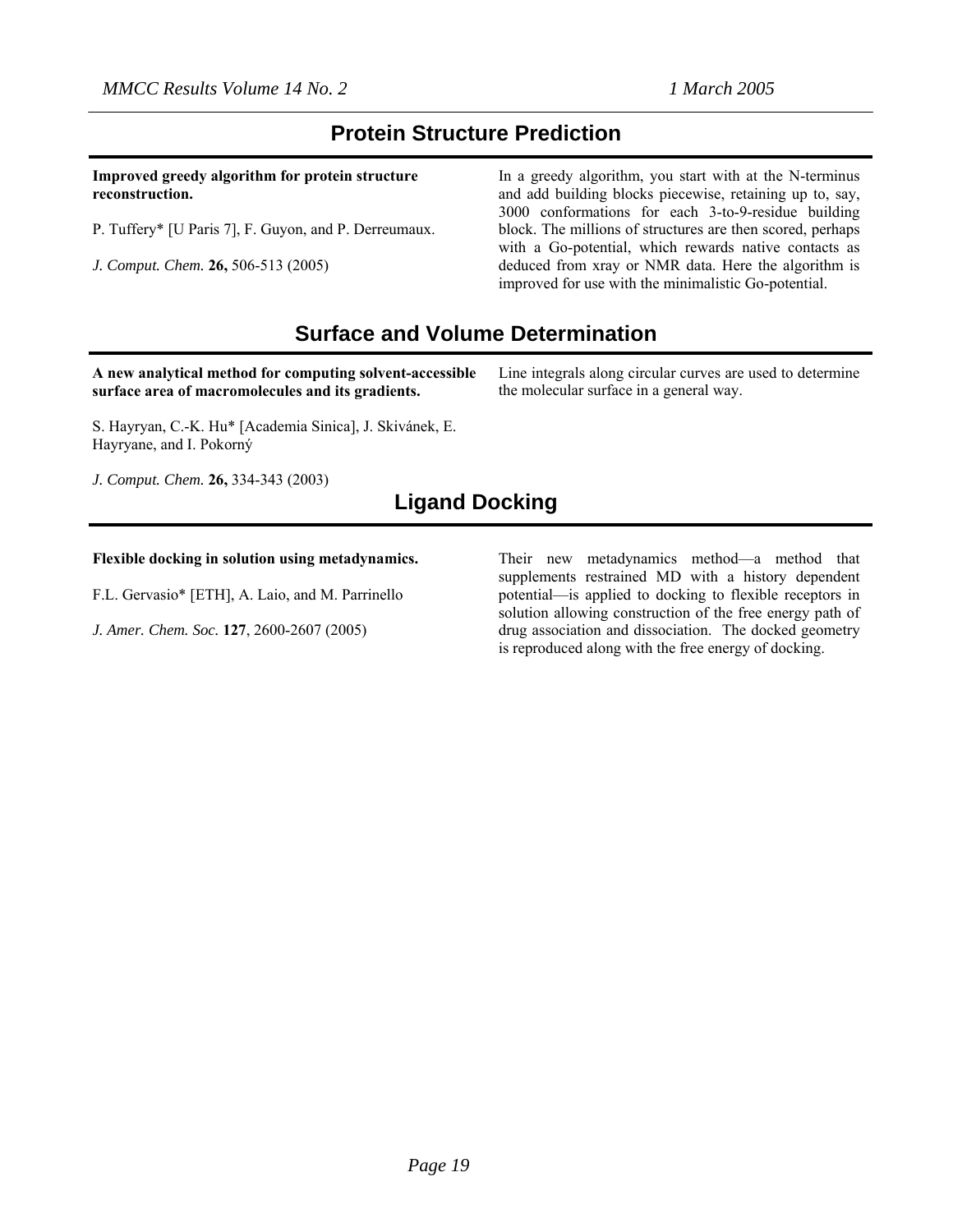## **3. J O U R N A L R E V I E W S**

### **Journal of Computational Chemistry 26(4), March, 2005**

325-333 **Characterization of molecular orbitals by counting nodal regions.** Y. Hatano, S. Yamamoto\* [Chukyo U], and H. Tatewaki

> Molecular orbitals can be characterized according to nodal regions, even during conformational changes.

- 334-343 **A new analytical method for computing solvent-accessible surface area of macromolecules and its gradients.** S. Hayryan, C.-K. Hu\* [Academia Sinica], J. Skivánek, E. Hayryane, and I. Pokorný. See **Methodology, Surface and Volume Determination.**
- 344-351 **Two-electron integrations in the quantum theory of Atoms in Molecules with correlated wave functions.** A. Martín Pendás\* [U Oviedo], E. Francisco, M. A. Blanco.

A monadic factorization of the second-order reduced density matrix is used to compute the twoelectron integral.

- 352-364 **Interaction of sodium and potassium ions with sandwiched cytosine-, guanine-, thymine-, and uracilbase tetrads.** M. Meyer\* [Revotar Biopharm], A. Hocquet, and J. Sühnel. See **Applications, Nucleic Acids.**
- 365-373 **Stereodynamics of bond rotation in tertiary 1-naphthoic acid amides: A computational study.** P. Campomanes, M. I. Menéndez, R. López, and T.L. Sordo\* [U Oviedo]

The N-CO bond cannot rotate independently of the Ar-CO bond and an ethyl torsion. Gibbs free energies for concerted rotations agree with experiment.

- 374-383 **A scoring function for docking ligands to low-resolution protein structures.** E. Bindewald and J. Skolnick. See **Methodology, Potentials and Parameters.**
- 384-388 **Vibrational computations beyond the harmonic approximation: Performances of the B3LYP density functional for semirigid molecules.** P. Carbonniere, T. Lucca, C. Pouchan, N. Rega, and V. Barone\* [U Federico II].

"The study reveals that the relatively cheap  $6-31+G(d,p)$  basis set performs a very good job for harmonic frequency calculations" whereas "B3LYP anharmonicities are in close agreement with the reference values irrespective of the basis set used." Therefore, a hybrid force is recommended.

389-398 **Quantum vs. classical models of the nitro group for proton chemical shift calculations and conformational analysis.** M. Mobli\* [U Liverpool], and R.J. Abraham

> "The most accurate results" for chemical shift calculations in sterically crowded organic molecules with nitro groups "are found when the structures are calculated using  $B3LYP/6-311++G(2d,p)$  level of theory, and the chemical shifts are calculated using the CHARGE program" with classical models.

399-409 **Continuous medium theory for nonequilibrium solvation: III. Solvation shift by monopole approximation and multipole expansion in spherical cavity.** Q. Zhu, K.-X. Fu, X.-Y. Li\* [Sichuan U], Z. Gong, and J.-Y. Ma

> The role of solvation electrostatics in fluorescence depolarization and photoionization is explored in the context of the "spring" decomposition construct presented for *ab initio* calculations previously.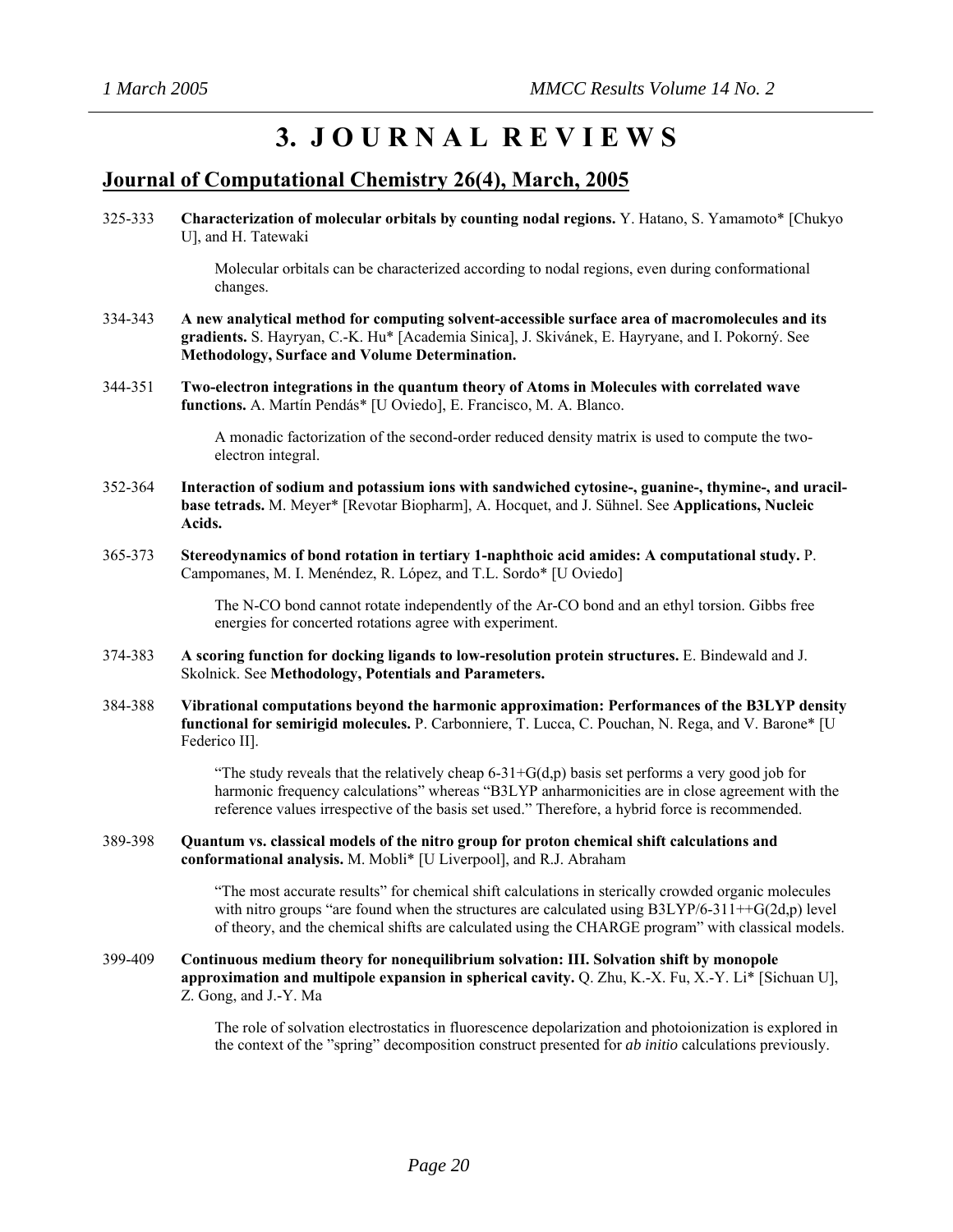### **Journal of Computational Chemistry 26(5), April 15, 2005**

#### v **Announcements**

Nominations for the International Academy of Quantum Molecular Science young investigator award for molecular quantum mechanics research publications can be entered at [http://www.iaqms.org/.](http://www.iaqms.org/)

411-435 **Structures and electron affinities of the di-arsenic fluorides As2Fn/As2Fn- (n = 1-8).** V. Kasalová and H.F. Schaefer III\* [U Georgia]

Structures and electronic behaviors of fluorinated As-As compounds were evaluated with DFT.

436-442 **Short-time Fourier transform analysis of ab initio molecular dynamics simulation: Collision reaction between CN and C4H6.** M. Tamaoki, Y. Yamauchi, and H. Nakai\* [Waseda U]

> The vibrational dynamics during the cyanide collision with dimethylacetylene, common in the Titan atomosphere, were illucidated with AIMD.

443-446 **A comparative study of various computational approaches in calculating the structure of pyridoxal 5-phosphate (PLP)-dependent -lyase protein. The importance of protein environment.** R. Prabhakar, K. Morokuma, and D.G. Musaev\* [Emory U]

> The protein environment is critical for maintaining active site structure, according to large scale ONIOM calculations.

447-454 **Chemical structures from the analysis of domain-averaged fermi holes. Nature of the MnMn bond in bis(pentacarbonylmanganese).** R. Ponec\* [Czech Acad Sci], G. Yuzhakov, and M.R. Sundberg

Based on domain-averaged Fermi holes, subtleties in the Mn-Mn bond were illucidated.

455-460 **Maximal probability domains in linear molecules.** A. Gallegos, R. Carbó-Dorca, F. Lodier, E. Cancès, and A. Savin\* [U Paris VI]

> Identification of the volume with maximal probability of holding a specific number of atoms was used to evaluate electronic structures of LiH, BH, N<sub>2</sub>, CO, CS,  $C_2H_2$ , and  $C_4H_2$  and compared to electron localization functions.

- 461-470 **Heuristic molecular lipophilicity potential (HMLP): A 2D-QSAR study to LADH of molecular family pyrazole and derivatives.** Q. Du, P.G. Mezey, and K.-C. Chou\* [Gordon Life Sci Inst]. See **Methodology, Quantitative Structure Activity Relationships.**
- 471-483 **Comparative performance of MM3(92) and two TINKERTM MM3 versions for the modeling of carbohydrates.** C.A. Stortz\* [Ciudad U]. See **Methodology, Potentials and Parameters.**
- 484-490 **SARS-CoV protease inhibitors design using virtual screening method from natural products libraries.** B. Liu and J. Zhou\* [Chinese Acad Sci]. See **Applications, Medicinal Chemistry and Drug Design.**
- 491-505 **Transferability of parameters of strictly local geminals' wave function and possibility of sequential derivation of molecular mechanics.** A.M. Tokmachev\* [RWTH Aachen] and A.L. Tchougréeff\* [Karpov Inst]. See **Methodology, Potentials and Parameters.**
- 506-513 **Improved greedy algorithm for protein structure reconstruction.** P. Tuffery\* [U Paris 7], F. Guyon, and P. Derreumaux. See **Methodology, Protein Structure Prediction.**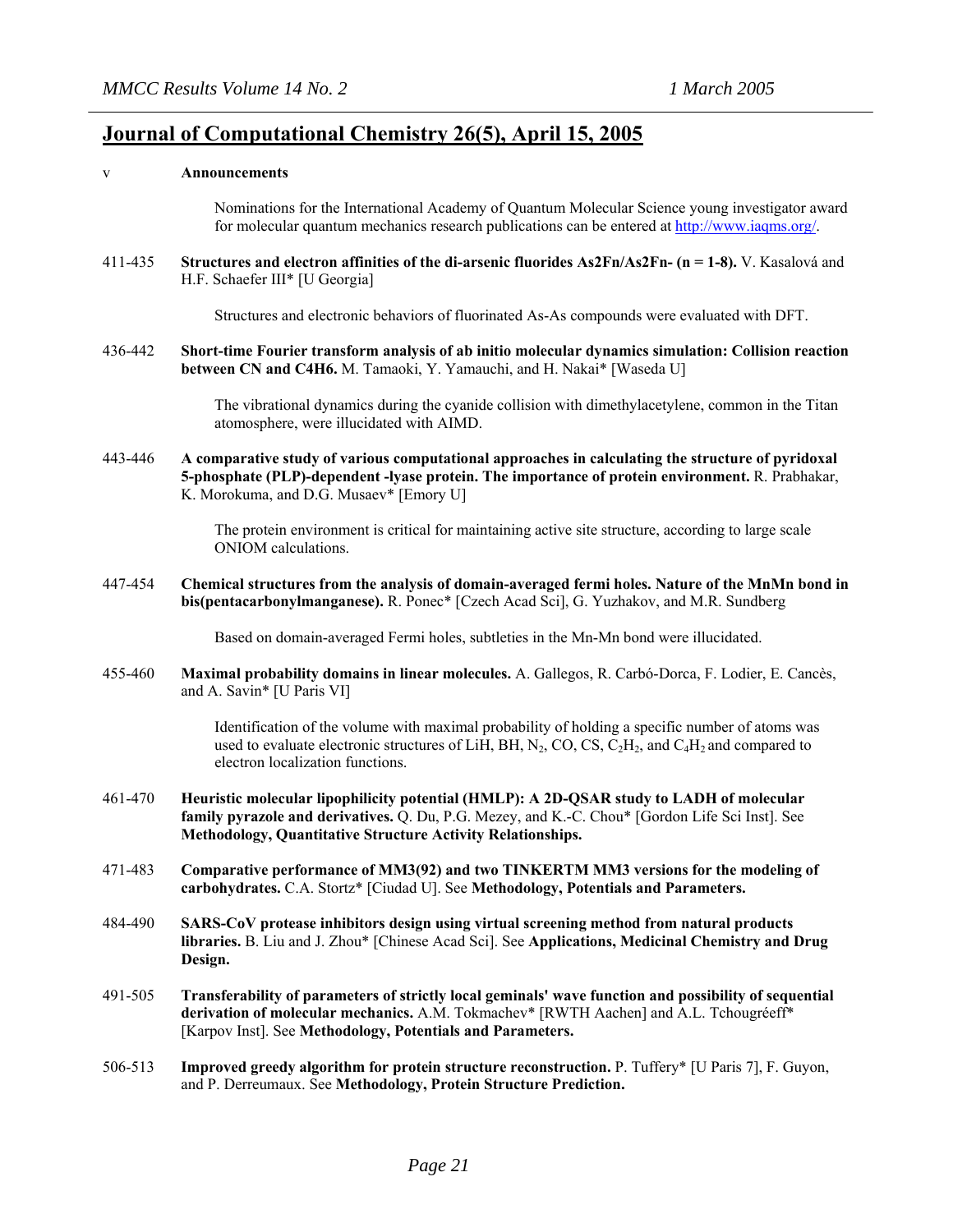#### *Software News & Updates*

514-521 **XMVB: A program for ab initio nonorthogonal valence bond computations.** L. Song, Y. Mo, Q. Zhang, and W. Wu

> This program, which is based on Heitler-London-Slater-Pauling state functions, has been parallelized for use with the MPI library. "XMVB contains the capabilities of valence bond self-consistent field (VBSCF), breathing orbital valence bond (BOVB), and valence bond configuration interaction (VBCI) computations. The VB orbitals, used to construct VB functions, can be defined flexibly in the calculations depending on particular applications and focused problems, and they may be strictly localized, delocalized, or bonded-distorted (semidelocalized)."

### **Journal of the American Chemical Society 127(5-9), 2005**

- 1364-1365 **Face-integrated Fukui function: Understanding wettability anisotropy of molecular crystals from density functional theory**, T. Li\* [U Ky], S. Liu, S. Feng, and C.E. Aubrey, [DFT is applied to understand wettability or relative softness of different crystal faces]
- 1368-1369 **Ab initio calculation of optical rotation in (P)-(+)-[4]triangulane**, T.D. Crawford\* [Virginia Tech], L.S. Owens, M.C. Tam, P.R. Schreiner, and H. Koch, [CCSD-LR calculations applied to estimate specific rotation of a chiral nonane]
- 1438-1445 **Spectroscopy and quantum chemical modeling reveal a predominant contribution of excitonic interactions to the bathochromic shift in** α**-crystacyanin, the blue caratenoprotein in the carapace of the lobser** *Homaus gammarus*, A.A.C. van Wijk, A. Spaans, N. Uzunbajakava, C. Otto, H.J.M. de Goot, J. Lugtenburg, and F. Buda\* [Leiden U], [Spectroscopy and TDDFT on astaxanthin]
- 1563-1575 **Structures and properties of self-assembled monolayers of bistable [2]rotaxanes on Au (111) surfaces from molecular dynamics simulations validated with experiment**, S.S. Jang, Y.H. Jang, Y.-H. Kim, W.A Goddard III\* [Calif Tech], A.H. Flood, B.W. Laursen, H.-R. Tseng, J.F. Stoddart, J.O. Jeppesen, J.W. Choi, D.W. Steuerman, E. Delonno, and J.R. Heath, [MD using a DFT optimized force field and experiment combine to study nanotech of switchable rotaxanes]
- 1658-1659 **Origins of the activity of PAL and LAP enzyme inhibitors: Toward ab initio binding affinity prediction**, E. Dyguda, J. Grembecka, W.A. Sokalski\* [Wroclaw U Tech], and J. Leszczynski, [Ab initio calculations probe the active sites of phenylalanine ammonia-lyase and bovine lens leucine aminopeptidase]
- 1675-1689 **Synthesis, structure determination, and spectroscopic/computational characterization of a series of Fe(II)-thiolate model complexes: Implications for Fe-S bonding in superoxide reductases**, A.T. Fiedler, H.L. Halfen, J.A. Halfen\* [U Wisc], and T.C. Brunold\* [U Wisc], [DFT and semi-empirical calculations complement experiment on iron-thiolate complexes]
- 2218-2230 **Correlations between 31P chemical shift anisotropy and molecular structure in polycrystalline** *O,O'* **dialkyldithiophosphate zinc(II) and nickel(II) complexes: 31P CP/MAS NMR and ab initio quantum mechanical calculation studies**, A.-C. Larsson, A.V. Ivanov, W. Forsling, O.N. Antzutkin\* [Lulea U Tech], A.E. Abraham, and A.C. de Dios, [Gaussian98 is used to estimate shift tensors]
- 2238-2248 **Interaction with glycine increases stability of a mutagenic tautomer of uracil. A density function theory study**, I. Dablowska, M. Gutowski\* [PNL], and J. Rak\* [U Gdansk], [UG tautomers studied by DFT]
- 2249-2255 A computational study of the effect of bending on secondary kinetic isotope effects in  $S_N2$  transition **states**, F. Hasanayn\* [American U Beirut], A. Streitwieser\* [UCB], and R. Al-Rifai, [KIE's with Gaussian03]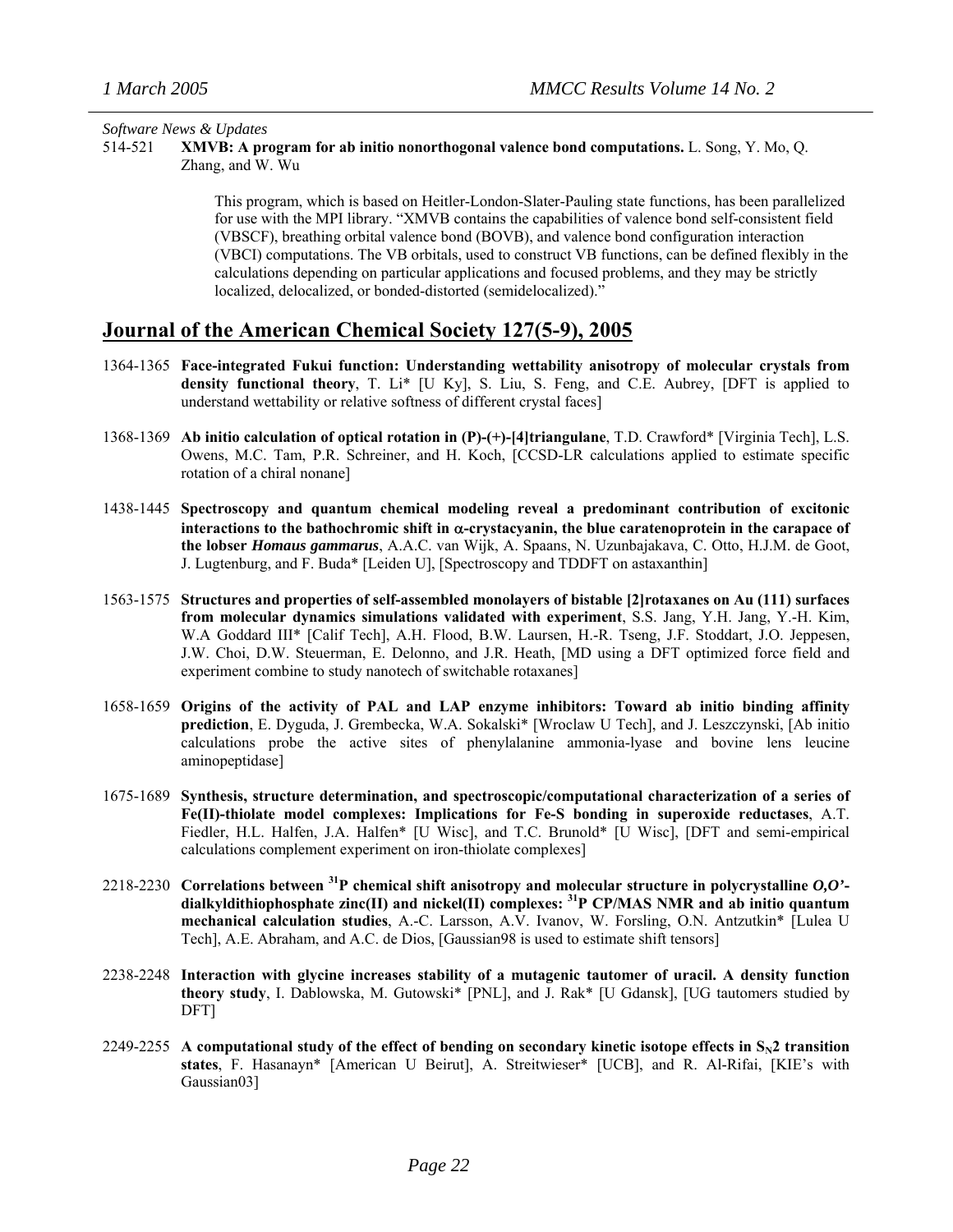- 2324-2333 **Identity hydride-ion transfer from C-H donors to C acceptor sites. Enthalpies of hydride addition and enthalpies of activation. Comparison with C-H-C proton transfer. An ab initio study**, S. Gronert\* [SF State] and J.R. Keeffe\* [SF State], [Hydride addition to X-CHO and other model compounds at MP2 level]
- 2370-2371 **67Zn NMR chemical shifts and electric field gradients in zinc complexes: A quantum chemical investigation,** Y. Zhang, S. Mukherjee, and E. Oldfield\* [U Il], [hybrid DFT to calculation chemical shifts]
- 2580-2590 **Simulation of the embryonic stage of ZnS formation from aqueous solution,** S. Hamad\* [Royal Inst GB], S. Cristol, and C.R.A. Catlow, [DL\_POLY of solvated Zn2+ S2- ions placed in periodic boxes]
- 2608-2614 **Balancing dynamics and nondynamic correlation for diradical and aromatic transition states: A renormalized coupled-cluster study of the cope rearrangement of 1,5-hexadiene**, M.J. McGuire and P. Piecuch\* [Mich State U], [High level calculations examine the cope rearrangement]
- 2615-2619 **Unexpectedly strong energy stabilization inside the hydrophobic core of small protein rubredoxin mediates by aromatic residues: Correlated ab initio quantum chemical calculations**, J. Vondrasek, L. Bendova, V. Klusak, and P. Hobza\* [Czech Acad Sci], [High level ab initio calculations on a protein core]
- 2620-2627 **New selective haloform-type reaction yielding 3-hydroxy-2,2-difluoroacids: Theoretical study of the mechanism,** S. Olivella [CSIC], A. Sole, O. Jimenez, M.P. Bosch, and A. Guerrero, [DFT calculations of cleavage of a  $CO-CF_3$  bond]
- 2677-2685 **Elucidation of the thermochemical properties of tripenyl- or tributyl-substituted Si-, Ge-, and Sncentered radicals by means of electrochemical approaches and computations**, A. Hjarbaek Holm, T. Brinck\* [Swedish RIT], and K. Daasbjerg\* [U Aarhus], [DFT with LanL2DZ basis]
- 2776-2784 **A quantum chemical study of the reaction mechanisms of acetyl-coenzyme A synthase**, P. Amara, A. Volbeda, J.C. Fontecilla-Camps, and M.J. Field\* [CNRS], [Jaguar DFT calculations on a model of the active site of the A-cluster]

#### **Journal of Molecular Graphics and Modeling 23(4), January, 2005**

- 297-303 **Homology modelling of RNA polymerase and associated transcription factors from Bacillus**   *Subtilis.* I.J.A. MacDougall, P.J. Lewis and R. Griffith\* [Newcastle U] See **Applications, Comparative**  **or Homology Modeling**
- 305-313**Ptuba: a tool for the visualization of helix surfaces in proteins.** J.A. Lopera\* [Inst. Biol.Stru. & Microbiol.], J.N. Sturgis and J.P. Duneau

 A Uniform B-spline algorithm is a tool for the visualization of interactions between helices in membrane proteins to generate projections of 3D helices.

- 317-328 **Cluster analysis and three-dimensional QSAR studies of HIV-1 integrase inhibitors.** H.Yuan and Abby Parrill\* [The Univ. of Memphis], See **Applications**, **Quantitative Structure Activity Relationship**
- 329-337 **Structure-activity study of thiazides by magnetic resonance methods (NQR, NMR, EPR) and DFT calculations.** J.N. Latosińska\* [Mickiewicz Univ.]

 A comprehensive analysis of the relationship between the electronic structures of thiazides and their biological activity was described.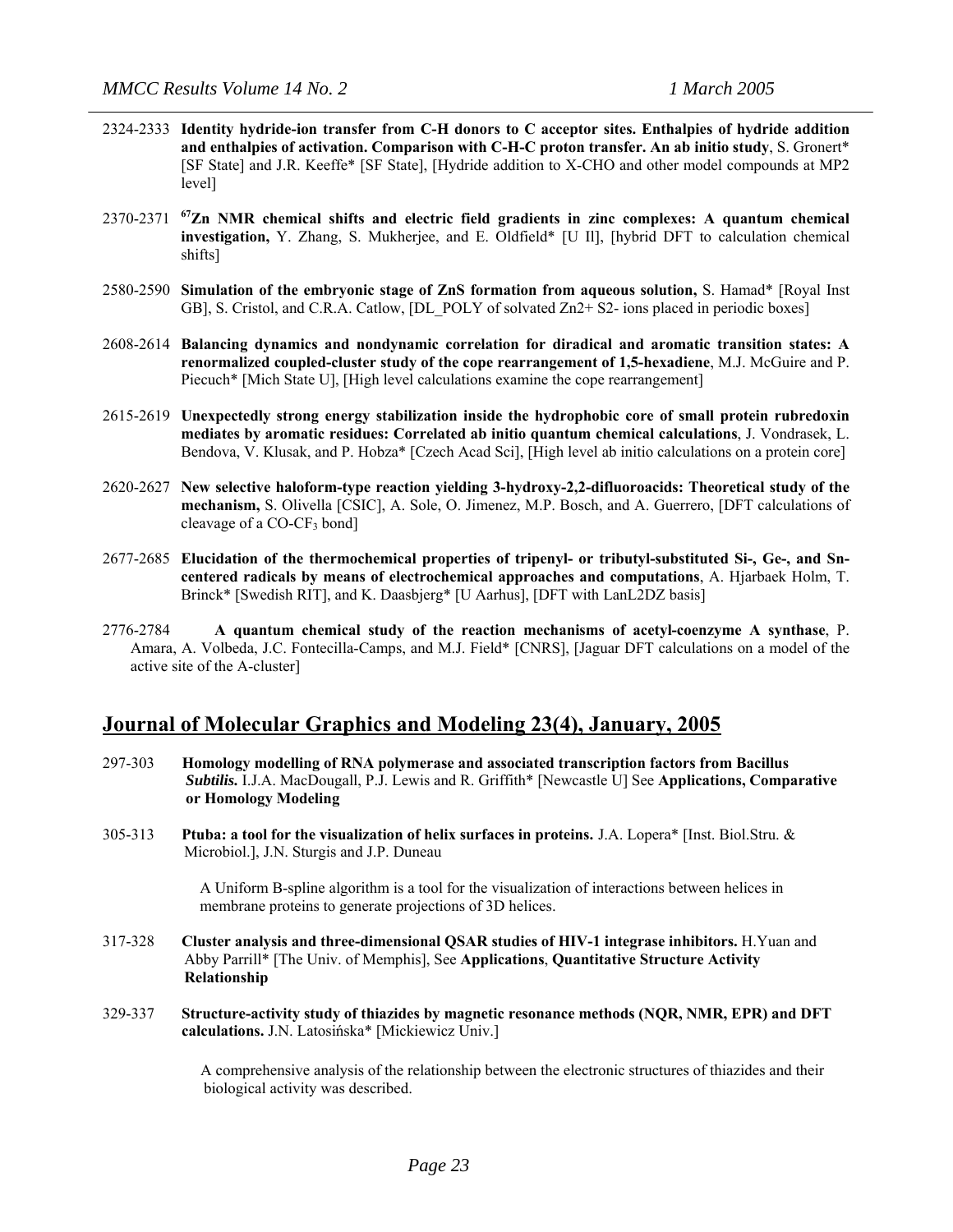| 339-345 | Topological models for the prediction of HIV-protease inhibitory activity of Tetrahydropyrimidin-<br>-2-ones. V. Lather and A.K. Madan* [M.D.Univ.] See Applications, Quantitative Structure Activity<br>Relationship                                                                                          |
|---------|----------------------------------------------------------------------------------------------------------------------------------------------------------------------------------------------------------------------------------------------------------------------------------------------------------------|
| 347-354 | Intersurf: dynamic interface between proteins. Nicolas Ray*[Project Isa], X. Cavin, J.C. Paul and<br><b>B.</b> Maigret                                                                                                                                                                                         |
|         | Fast algorithm that extracts an interface surface and creates a valid and low-distorted interaction<br>map. Another use is that a pre-computed part of the algorithm enables the surface to be updated in real-<br>time while residues are moved.                                                              |
| 355-366 | Comparative protein modeling of methionine S-adenosyltransferase (MAT) enzyme from<br>Mycobacterium tuberculosis: a potential target for antituberculosis drug discovery. S.A. Khedkar,<br>A.K. Malde and E.C. Coutinho* [Bombay Coll. of Pharm.] See Applications, Comparative or<br><b>Homology Modeling</b> |
| 367-371 | <b>Stability of <math>C_{60}</math> chains: molecular dynamics simulations.</b> O.B. Malcioglu and S. Erkoc* [Middle East<br>Tech.Univ.]                                                                                                                                                                       |
|         | The structure is thermally stable up to elevated temperatures, and the linear alignment of the<br>structure is persistent, up to the temperature of decomposition.                                                                                                                                             |
| 373-380 | Construction of a 3D model of nattokinase, a novel fibrinolytic enzyme from Bacillus natto: A novel<br>nucleophilic catalytic mechanism for nattokinase. Z. Zheng, Z. Zuo, Z. Liu, K. Tsai, A. Liu and<br>G. Zou* [Wuhan Univ.] See Applications, Comparative or Homology Modeling                             |
| 381-388 | The function of the amino terminal domain in NMDA receptor modulation. D.J. Huggins and<br>Guy H. Grant* [Univ. of Oxford]                                                                                                                                                                                     |
|         | The amino terminal domains of NMDA receptors based on their homology with the extracellular                                                                                                                                                                                                                    |

 dimers of a metabotropic glutamate receptor were modeled. The results are drawn together to yield a consistent picture of NMDA receptor activation and desensitization.

## **4. A D D R E S S E S O F P R I N C I P A L A U T H O R S**

The production sites for the corresponding or principal authors are given in brackets in the citations. When not designated by the publisher, the first author is assumed to be the principal. Current addresses are listed here.

Péter Bagossi peter@indi.biochem.dote.hu Dept. of Biochem. and Mol. Biol. Research Center for Mol. Medicine Medical and Health Science Center University of Debrecen H-4012 Debrecen, POB 6, Hungary

Chris Bailey-Kellogg cbk@cs.dartmouth.edu 6211 Sudikoff Laboratory Hanover, NH 03755, USA

Vincenzo Barone baronev@unina.it Dipartimento di Chimica Università Federico II Complesso Universitario Monte Sant'Angelo, Via Cintia I-80126 Napoli, Italy

Nir Ben-Tal bental@ashtoret.tau.ac.il Dept. of Biochemistry George S. Wise Fac. of Life Sci. Tel Aviv University Ramat Aviv 69978, Israel

Zsolt Bikádi bikadi@chemres.hu Mol. Pharmac. Group, Inst. for Biomol. Chem., Chem. Res. Centre Hungarian Academy of Sciences P.O. Box 17 1525 Budapest, Hungary

K. Brandenburg [Kbranden@fz-borstel.de](mailto:Kbranden@fz-borstel.de) Forschungszentrum Borstel Div. of Biophys. Leibniz-Inst. for Medizin & Bio. Parkallee 10 23845 Borstel, Germany

Charles L. Brooks, III brooks@scripps.edu Dept. of Mol. Biol. The Scripps Res. Inst. 10550 North Torrey Pines Rd. La Jolla, CA 92037, USA

Riccardo Chelli chelli@chim.unifi.it Dipartimento di Chimica University of Florence Sesto Fiorentino, Italy & Eur. Lab. for Non-linear Spect. Sesto Fiorentino, Italy

Guangju Chen gjchen@bnu.edu.cn Dept. of Chemistry Beijing Normal University Beijing 100875, PRC

Yuhio Cheng ycheng@mccammon.ucsd.edu HHMI, Dept. of Chem. Univ. Calif. San Diego La Jolla, CA 92093, USA

G. Costantino Dept. Chim. Tecn. del Farm. Univ. di Perugia Via del Liceo 1 06123 Perugia, Italy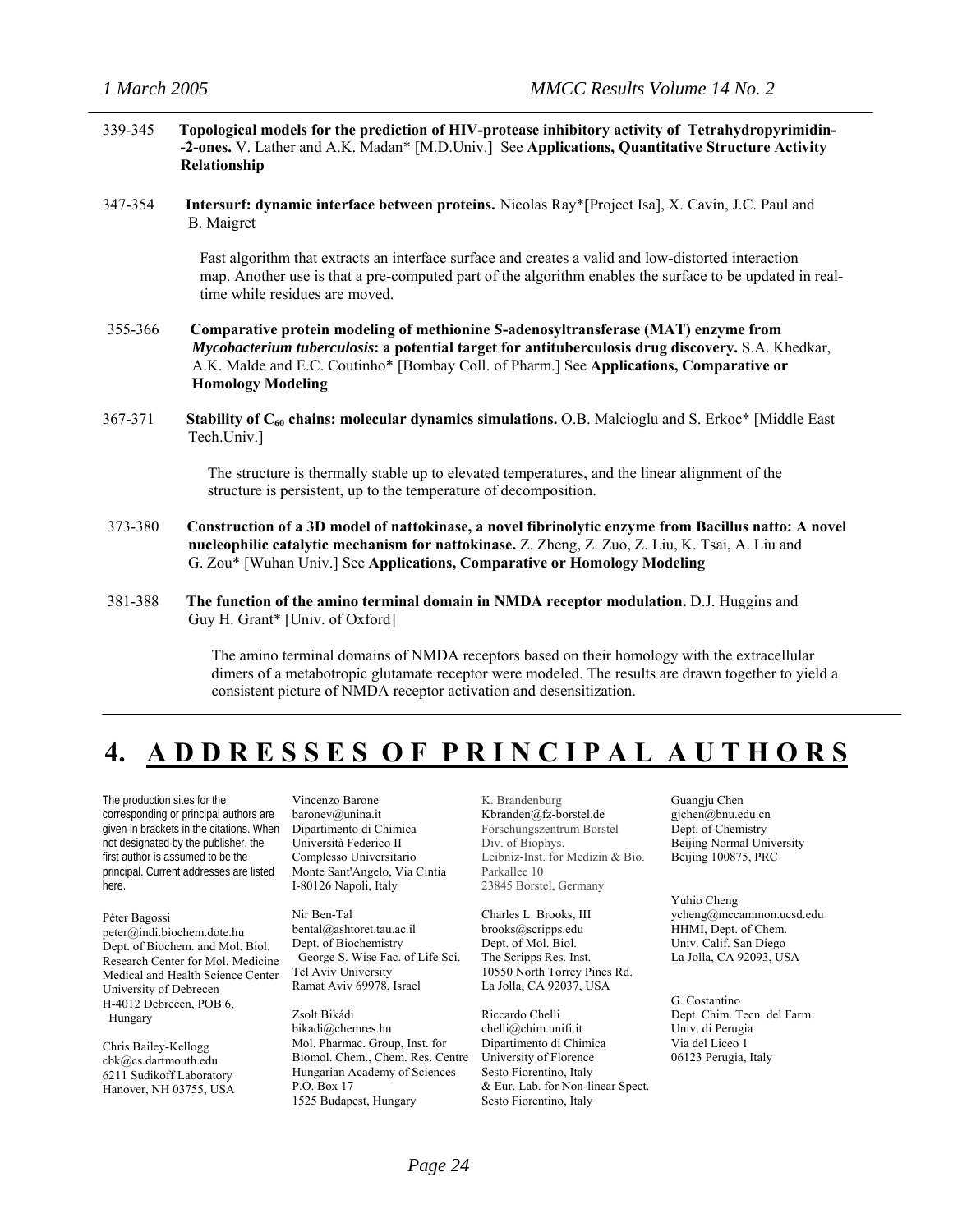#### *MMCC Results Volume 14 No. 2 1 March 2005*

Evans C. Coutinho Dept. of Pharm.Chem. Bombay Coll. of Pharm. Kalina, Santacruz (E) Mumbai 400098, India

M. Cruz-Monteagudo Chemical Bioactives Centre Cent. Univ. of 'Las Villas' 54830 Cuba

Maxwell Cummings mcumming@ prdus.jnj.com Johnson & Johnson R&D 665 Stockton Dr. Exton, PA 19341, USA

William F. DeGrado wdegrado@mail.med.upenn.edu Dept. of Biochem. and Mol. Biophys. Johnson Foundation School of Medicine Univ. Pennsylvania, PA 19104, USA

Antonio del Sol ao-mesa@fujirebio.co.jp Bioinformatics Research Project Frontier Research Division Fujirebio Inc. 51 Komiya-cho, Hachioji-shi Tokyo 192-0031, Japan.

Christopher M. Dobson cmd44@cam.ac.uk Dept. of Chemistry Univ. of Cambridge Lensfield Road Cambridge CB2 1EW, UK

Qishi Du dugishi@yahoo.com Gordon Life Science Institute San Diego, CA 92130, USA

Susheel Durani sdurani@iitb.ac.in Dept. of Chemistry ITT Bombay Mumbai-400076, India

Jan B. F. N. Engberts j.b.f.n.engberts@chem.rug.nl GBB Institute Dept. of Biophys. Chem. Phys. Organic Chem. Unit Univ. Groningen, Nijenborgh 4 9747 AG Groningen, The Netherlands

S. Erkoc Dept. of Phys. Middle East Tech.Univ. 06531 Ankara, Turkey

Christodoulos A. Floudas floudas@titan.princeton.edu Dept. of Chemical Engineering Princeton University Princeton, NJ 08544-5263, USA

Xavier Fradera X.Fradera@organon.co.uk Dept. of Medicinal Chemistry Organon Laboratories Ltd. Newhouse, Lanarkshire ML1 5SH Scotland, UK

Richard A. Friesner rich@chem.columbia.edu Dept. of Chemistry Columbia Univ. New York, NY 10027, USA

Frank Gabel [gabel@embl.de](mailto:gabel@embl.de) Inst. de Biol. Stru. 41 rue Jules Horowitz 38027 Grenoble Cedex 1, France

Julian D. Gale julian@power.curtin.edu.au Nanochem. Res. Inst. Dept. of Applied Chem. Curtin Univ. of Tech. PO Box U1987 Perth 6845, Western Australia

Francesco Luigi Gervasio fgervasi@phys.chem.ethz.ch Dept. Of Chem. and Applied Biosci., ETH Zurich USI Campus Via Giuseppe Buffi 13 CH-6900 Lugano, Switzerland

Klaus Gerwert gerwert@bph.rub.de Lehrstuhl für Biophysik Ruhr-Universität Bochum ND 04, 44780 Bochum, Germany

M.P. González Unit of Service Drug Design Dept Exp. Sugar Cane Station 'Villa Clara-Cienfuegos' Ranchuelo, Villa Clara 53100 Cuba

Guy H. Grant Dept. of Chem. Phys. and Theor. Chem. Lab. Univ. of Oxford South Parks Road Oxford OX1 3QZ, UK

R.Griffith Sch. of Env. & Life Sci. The Univ. of Newcastle Biology Building Callaghan, NSW 2308, Australia Helmut Grubmüller hgrubmu@gwdg.de. e for Biophysical Chemistry Am Fassberg 11 37077 Göttingen, Germany

Gilles Guichard g.guichard@ibmc.u-strasbg.fr UPR 9021 CNRS ICT IBMC, 15 rue Rene Descaretes F-67084 Strasbourg, Cedex, France

Sergio A. Hassan mago@helix.nih.gov Center for Mol. Modeling CMM/DCB/CIT National Inst. of Health Bethesda, MD 20892, USA

Donald Hamelberg dhamelbe@mccammon.ucsd.edu HHMI, Dept. of Chem. and Bioc. Univ. of Calif at San Diego La Jolla, CA 92093, USA

D. Herschlag [herschla@cmgm.stanford.edu](mailto:herschla@cmgm.stanford.edu) Depts. of Chem. and Biophys. Stanford Univ. Stanford, CA 94305, USA

Chin-Kun Hu huck@phys.sinica.edu.tw Institute of Physics Academia Sinica Nankang, Taipei 11529, Taiwan, R.O.China

Hsu-Shan Huang Sch. of Pharm. Nat. Def. Med.Cent. Neihu, Taipei 114 Taiwan ROC

Ilya Ioshikhes ioschikhes-1@medctr.osu.edu Dept. of Biomedical Informatics Ohio State University 3172c Graves Hall 333 West Tenth Avenue Columbus, OH 43210, USA

Takayoshi Ishimoto Grid Technology Research Center National Institute of Advanced Industrial Science and Technology Umezono 1-1-1, Tsukuba Ibaraki 305-8561, Japan and CREST Japan Sci. and Tech.Agency, Honcho 4-1-8, Kawaguchi, Saitama 332-0012, Japan

Donald Jacobs donald.jacobs@csun.edu Physics and Astronomy Dept. California State University Northridge, CA, USA

Hualiang Jiang hljiang@mail.shcnc.ac.cn State Key Lab. of Drug Research Shanghai Insts. for Biol. Sci. Chinese Acad. of Sciences 555 Zuchongzhi Rd. Shanghai 201203, China

Shin-Pon Ju Dept. of Mech. & Electro-Mechanical Engineering and Center for Nanosci. and Nanotech. National Sun Yat-Sen University Kaohsiung, Taiwan, RO China

A.R. Katritzky Cent. for Heterocyclic Comps. Dept. of Chem. Univ. of Florida Gainesville, FL 32611, USA

A. Ravi Keerti Mol. Mod. Res .Group Dept. of Chem. Nizam College Hyderabad 500001, India

David A. Kofke kofke@buffalo.edu Dept. of Chem. and Bio. Eng. Univ. at Buffalo SUNY Buffalo, NY 14260, USA

E.A.Kümmerle [e.kuemmerle@fz-juelich.de](mailto:e.kuemmerle@fz-juelich.de) Geschäftsbereich Sicherheit und Strahlenschutz Forschungszentrum Jülich 52425 Jülich, Germany

T. Kuramochi Inst. for Drug Discov. Res. Yamanouchi Pharm.Co. Ltd 21 Miyukigaoka, Tsukuba Ibaraki 305-8585, Japan

J.N. Latosińska Dept. of Physics Adam Mickiewicz Univ. Umultowska 85 61-614 Poznań, Poland

Themis Lazaridis tlazaridis@ccny.cuny.edu Dept. of Chemistry City College of New York/CUNY 138th Street and Convent Avenue New York, NY 10031 USA

Martin Leitgeb Department of Biomolecular Structural Chemistry Biomolecular Simulation Group University of Vienna Währingerstraße 17 A-1090 Vienna, Austria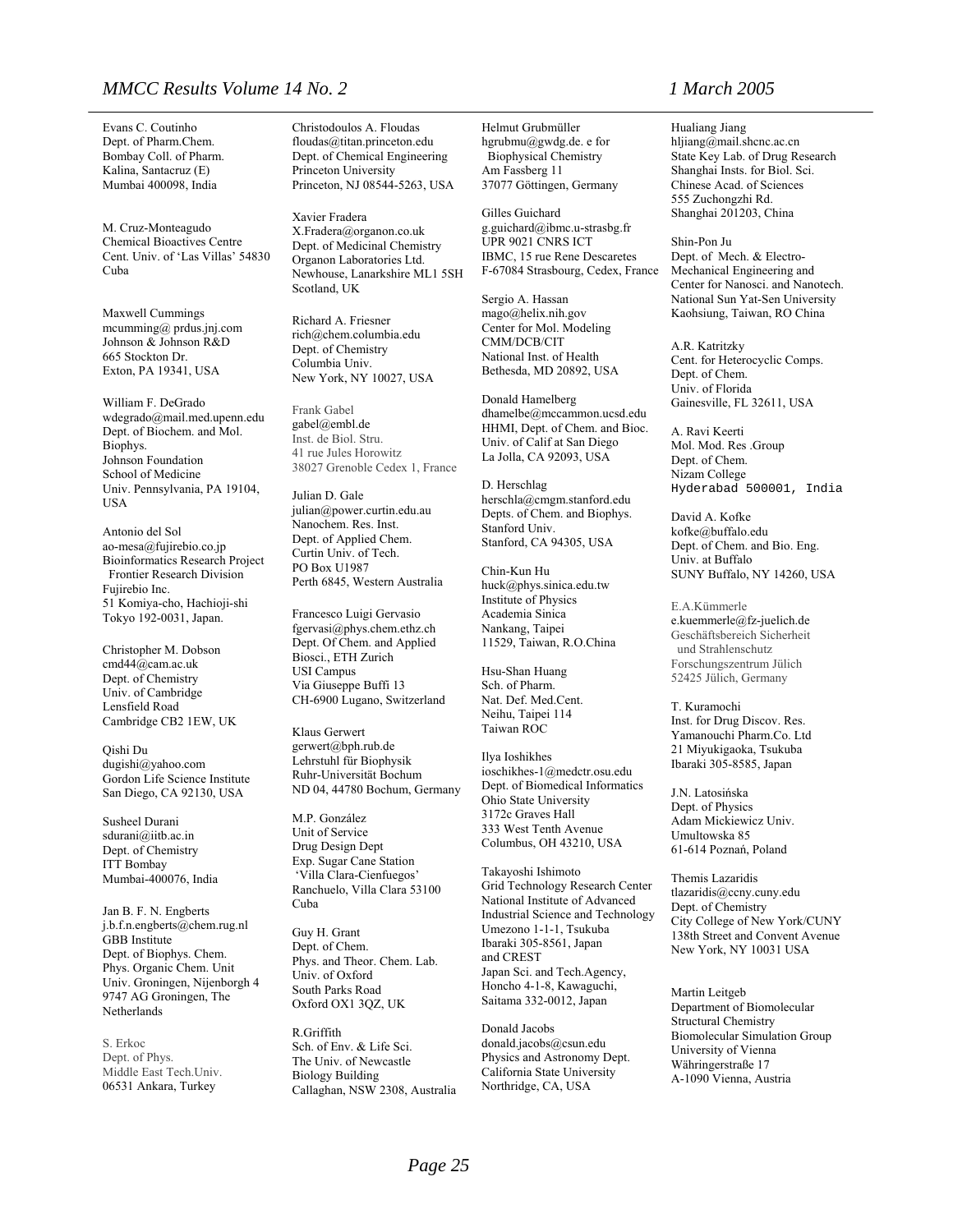M. F. Lensink lensink@scmbb.ulb.ac.be Service de Conformation de Macromol. Biol. et de Bioinf. Université Libre de Bruxelles Boulevard du Triomphe – CP 263 B-1050, Brussels, Belgium.

Ronald M. Levy ronlevy@lutece.rutgers.edu Dept. of Chem. and Chem. Biol. Rutgers, State U of New Jersey 610 Taylor Road Piscataway, NJ 08854, USA

Xiang-Yuan Li xyli@scu.edu.cn College of Chemical Engineering Sichuan University Chengdu, 610065, P.R. China

Stephen J. Lippard lippard@mit.edu Dept. of Chemistry Mass. Inst. Tech. Cambridge, MA 02139, USA

J.A. Lopera Lab. d'ingénierie des Syst.Macromol. (UPR 9027) Inst. de Biol. Stru. & Microbiol. 31 Chemin Joseph Aiguier 13402 Marseille Cedex 20, France

Stephan Lorenzen stephan.lorenzen@charite.de Inst. of Biochem., Charité Berlin Monbijoustr. 2 10117 Berlin, Germany

A.K. Madan Facu. of Pharm.Sci. M.D. Univ. Rohtak-124001, India

Ricardo.Mancera@ denovopharma.com De Novo Pharm. Compass House, Vision Park Chivers Way, Histon Cambridge CB4 9ZR, UK

Massimo Marchi mmarchi@cea.fr Comm. a l'Energie Atomique DSV-DBJC-SBFM URA 2096/CNRS Centre d'Etudes Saclay 91191 Gif-sur-Yvette, Cedex, France Yovani Marrero-Ponce yovanimp@qf.uclv.edu.cu, ymarrero77@cyahoo.es Dept. of Drug Design Chemical Bioactive Center and Dept. of Pharmacy Faculty of Chemical-Pharmacy Central University of Las Villas Santa Clara 54830 Villa Clara, Cuba

Kenneth Merz, Jr merz@psu.edu Pennsylvania State Univ. 152 Davey Lab. University Park, PA 16802, USA

Jordi Mestres jmestres@imim.es Chemogenomics Laboratory Res. Unit on Biomed. Informatics Inst. Municipal d'Invest. Mèdica Universitat Pompeu Fabra Passeig Marýtim de la Barceloneta 37-49, 08003, Barcelona, Spain

Michael Meyer m.meyer@revotar-ag.de Revotar Biopharmaceuticals AG Neuendorfstrasse 24a D-16761 Hennigsdorf, Germany

Mehdi Mobli mobli@liverpool.ac.uk Department of Chemistry University of Liverpool Crown Street Liverpool L69 7ZD, UK

Oscar Moran [moran@ge.ibf.cnr.it](mailto:moran@ge.ibf.cnr.it) Istituto di Biofisica, CNR Via DeMarini 6 16149 Genova, Italy

Victor Munoz vm48@umail.umd.edu Dept. of Chem. and Biochem. Univ. of Maryland College Park, MD 20742, USA

Djamaladdin G. Musaev dmusaev@emory.edu Cherry L. Emerson Center for Scientific Computation, and Department of Chemistry Emory University 1515 Dickey Dr. Atlanta, GA 30322, USA

Y. Nakagawa Div. of Appl. Life Sciences Graduate Sch. of Agri. Kyoto Univ. Kyoto 606-8502, Japan

#### *1 March 2005 MMCC Results Volume 14 No. 2*

Hiromi Nakai nakai@waseda.jp Department of Chemistry School of Science and Engineering Waseda University 3-4-1 Okubo, Shinjuku-ku Tokyo 169-8555, Japan

Stephen Neidle Stephen.neidle@ulsop.ac.uk School of Pharmacy Univ. of London 29-39 Brunswick Square London WC1N 1AX, UK

Wataru Nemoto wane@kuicr.kyoto-u.ac.jp Bioinf. Center, Inst. for Chem. Res. Kyoto University Gokasho, Uji Kyoto 611-0011, Japan

Wilma K. Olson olson@rutchem.rutgers.edu Dept. of Chem. & Chem. Biology Rutgers, State Univ. of New Jersey Wright-Rieman Laboratories Piscataway, NJ, USA

Angel R. Ortiz aro@cbm.uam.es Bioinformatics Unit Centro de Biología Molecular "Severo Ochoa" CSIC-UAM, Cantoblanco Madrid, Spain

Abby Parrill Dept. of Chem. The Univ. of Memphis Memphis, TN 38152, USA

Marta Pasenkiewicz-Gierula mpg@mol.uj.edu.pl Department of Biophysics Faculty of Biotechnology Jagiellonian University Kraków, Poland

A. Martín Pendás angel@fluor.quimica.uniovi.es Dto. de Química Física y Analítica Facultad de Química Universidad de Oviedo 33006-Oviedo, Spain

Albert Pierce al\_pierce@vrtx.com Vertex Pharm. 130 Waverly St. Cambridge, MA 02139, USA

Luc Pieters Dept. of Pharm.Sci. Univ. of Antwerp Universiteitsplein 1 B-2610 Antwerp, Belgium

Robert Ponec rponec@icpf.cas.cz Inst. of Chem. Process Fundam. Czech Academy of Sciences Prague 6, Suchdol 2, 165 02 Czech Republic

Alexander A. Rashin alexander\_rashin@hotmail.com BioChemComp, Inc. 543 Sagamore Avenue Teaneck, NJ 07666, USA

Nicolas Ray Project Isa, Inria Lorraine 615 rue du Jardin Botanique BP 101 54602 Villers-les-Nancy Cedex France

J.-L. Reymond Dept. of Chem. and Biochem. Univ. of Berne Freiestrasse 3 CH-3012 Berne, Switzerland

Kunal Roy Drug Theor. and Cheminfo. Lab Div. of Med. and Pharm.Chem. Dept. of Pharm.Tech. Jadavpur Univ. Kolkata 700 032, India

Leonor Saiz leonor@sas.upenn.edu leonor@cbio.mskcc.org. Center for Molecular Modeling Chemistry Department University of Pennsylvania Philadelphia, PA 19104, USA and Computational Biology Center Mem. Sloan-Kettering Cancer Cntr New York, NY 10021, USA

Mark S. P. Sansom mark@biop.ox.ac.uk Dept. of Biochem. Univ. of Oxford South Parks Rd. Oxford OX1 3QU, U.K.

Jeffery G. Saven Dept. of Chemistry Univ. Pennsylvania Philadephia, PA 19104, USA

A. Savin Andreas.savin@lct.jussieu.fr Laboratoire de Chimie Théorique CNRS et Université Paris VI 4, place Jussieu, Couloir 22-23, premier étage, Case courrier 137 F-75252 Paris, Cedex 05, France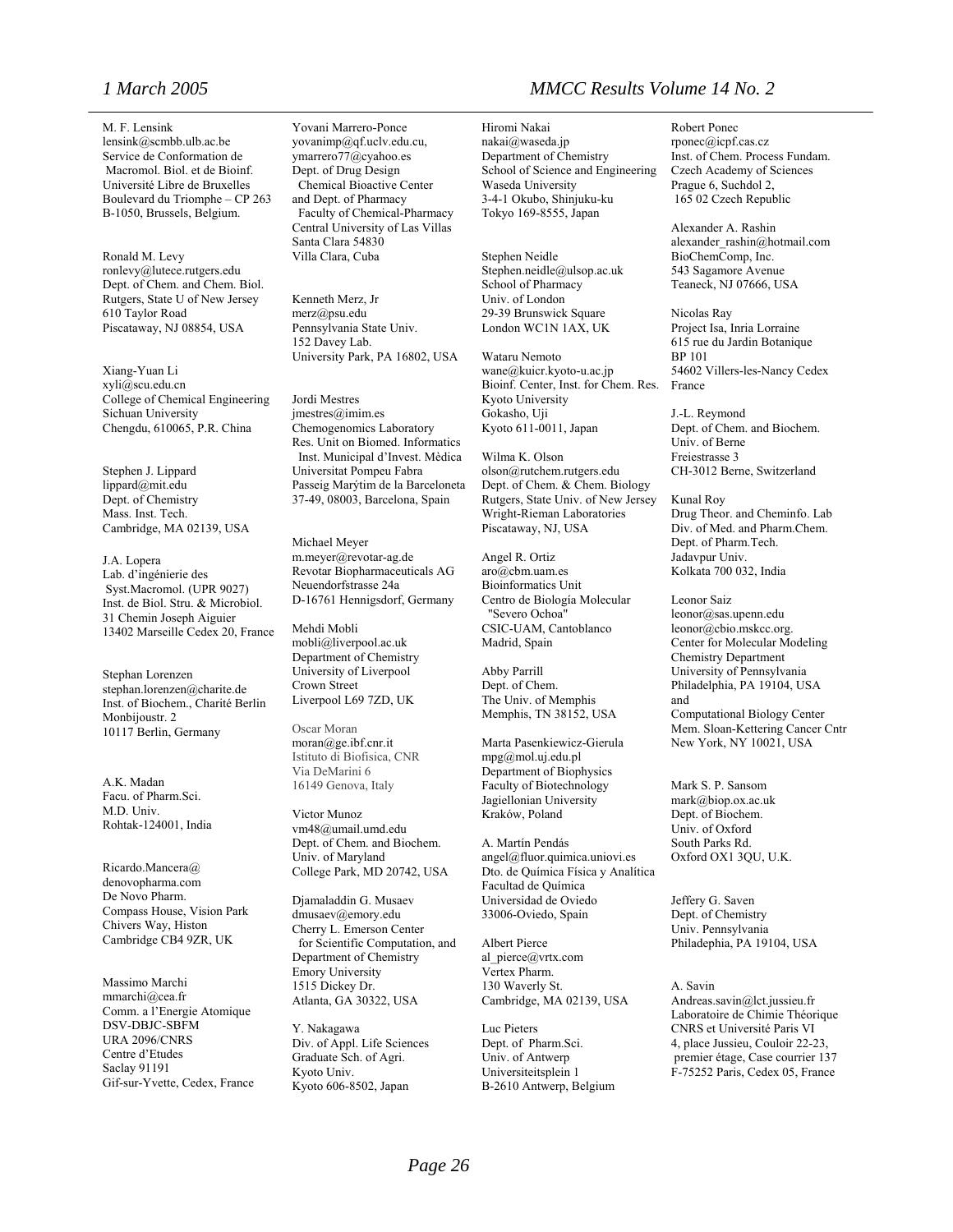#### *MMCC Results Volume 14 No. 2 1 March 2005*

Henry F. Schaefer hfs@uga.edu Center for Comput. Chemistry University of Georgia 1004 Cedar Street, Room 505 Athens, GA 30602-2525, USA

H.A. Scheraga [has5@cornell.edu](mailto:has5@cornell.edu)  Baker Lab. Chem. & Chem. Biol. Cornell Univ. Ithaca, NY 14853-1301, USA

Jurgen Schlitter juergen@bph.rub.de Lehrstuhl für Biophysik Ruhr-Universität Bochum ND 04, 44780 Bochum, Germany

Piotr Setny piosto@icm.edu.pl Dept. of Biophysics Institute of Experimental Physics Warsaw University Zwirki i Wigury 93 02-089 Warsaw, Poland

Jianhua Shen State Key Lab. of Drug Research Shanghai Insts. for Biol. Sci. Chinese Acad. of Sciences 555 Zuchongzhi Rd. Shanghai 201203, China

Grigori Sigalov Dept. of Computer Science Virginia Tech Blacksburg, VA 24061, USA

Jeffrey Skolnick skolnick@buffalo.edu Center of Exc. in Bioinformatics University at Buffalo 901 Washington St. Buffalo, NY 14203, USA

Dr. Pornthep Sompornpisut pornthep.s@chula.ac.th Dept. of Chemistry Faculty of Science Chulalongkorn University 254 Phayathai Rd., Prathumwan Bangkok 10330, Thailand

Tomás Sordo tsordo@uniovi.es Dept. Química Física y Analítica Univ. de Oviedo C/Julián Clavería 8 33006 Oviedo, Spain

Patricia Soto psoto@chem.ucsb.edu Dept. of Chem. and Biochem. Univ. of California Santa Barbara, CA 93106, USA C. Erec Stebbins Lab. of Stru. Microbiol. The Rockefeller Univ. 1230 York Avenue New York, NY 10021, USA

Martin Oliver Steinhauser Fraunhofer Ernst-Mach-Institute for High-Speed Dynamics 79104 Freiburg, Germany

Pei Tang tangp@anes.upmc.edu W-1357 Biomedical Sci.Tower Univ. of Pittsburgh School of Med. Pittsburgh, PA 15261, USA

A. L. Tchougréeff andrei@cc.nifhi.ac.ru Institute of Inorganic Chemistry RWTH Aachen Prof.-Pirlet-Str. 1 52056 Aachen, Germany

Werner Tjarks Div. of Med. Chem. College of Pharm. The Ohio State Univ. Columbus, OH 43210, USA

Douglas J. Tobias dtobias@uci.edu Dept. of Chem. Univ. of California Irvine, CA 92697, USA

Jaume Torres jtorres@ntu.edu.sg. School of Biological Sciences Nanyang Technological University Singapore

Bernhardt L. Trout trout@mit.edu Dept. of Chem. Eng. Mass. Inst. Tech. 77 Massachusetts Ave Cambridge, MA 02139, USA

Pierre Tuffery tuffery@ebgm.jussieu.fr Equipe de Bioinformatique Génomique et Moléculaire INSERM E0346 Université Paris 7 Tour 53-54, 2 place Jussieu 75251 Paris Cedex 05, France

Renzo Vallauri vallauri@science.unitn.it INFM and Dept. of Physics Univ. Trento Via Sommarive 14 I-38050 Povo (Trento), Italy C.J. Van der Schyf Pharm.Chem. North West Univ. Potchefstroom 2520, South Africa Kamala K. Vasu Dept. of Med.Chem. B.V. Patel Pharma. Edn. and Res.Develop.Cent. Thaltej-Gandhinagar Highway Thaltej, Ahmedabad 380 054 Gujarat, India

Gennady M. Verkhivker gennady.verkhivker@pfizer.com Pfizer Global Res. and Dev. La Jolla Laboratories 10614 Science Center Drive San Diego, CA 92121, USA

R.P. Verma Dept. of Chem. Pomona College Claremont, CA 91711, USA

Gregory A. Voth voth@chem.utah.edu Dept. of Chemistry and Center for Biophysical Modeling and Simulation 315 S. 1400 E. Rm. 2020 University of Utah Salt Lake City, UT 84112-0850 US

A. Joshua Wand wand@mail.med.upenn.edu Dept. of Biochem. and Biophys. School of Medicine Univ. of Penn. Philadelphia, PA 19104, USA

Zhiping Weng zhiping@bu.edu Biomedical Engineering Dept. Boston University 44 Cummington Street Boston, MA 02215, USA

Wolfgang Wenzel wenzel@int.fzk.de Forschungszentrum Karlsruhe Inst. for Nanotechnology PO Box 3640, 76021 Karlsruhe, Germany

Stephen H. White blanco@helium.biomol.uci.edu Department of Physiology and Biophysics and Program in Macromolecular Structure University of California Irvine, California

Youngdo Won Dept. of Chem. Hanyang Univ. Seoul 133-792, Korea

Wei Wu weiwu@xmu.edu.cn State Key Lab. of Physical Chemistry of Solid Surfaces Department of Chemistry, and Center for Theoretical Chemistry Xiamen University Xiamen, Fujian 361005, PR China

Akihiko Yamagishi yamagish@ls.toyaku.ac.jp Dept. of Molecular Biology Tokyo U. of Pharm. and Life Sci. 1432-1 Horinouchi, Hachioji Tokyo 192-0392, Japan

Shigeyoshi Yamamoto syamamot@lets.chukyo-u.ac.jp Faculty of Liberal Arts Chukyo University 101-2 Yagoto-Honmachi Showa-ku, Nagoya Aichi 466-8666, Japan

Darrin M. York york@chem.umn.edu Dept. of Chemistry Univ. of Minnesota 207 Pleasant St SE Minneapolis, M 55455, USA

H.-Yu Zhang Lab. for Comp.Biol. & Shandong Prov. Res.Cent.for Bioinfo.Engg and Tech. Shandong Univ. of Tech. Zibo 255049, PR China

Jiaju Zhou jjzhou@home.ipe.ac.cn State Key Laboratory of Biochemical Engineering Institute of Process Engineering Chinese Academy of Sciences Beijing 100080, PR China

Guo-lin Zou Key Lab. of Virology Min. of Edn, Life Sci.'s Coll. of Wuhan Univ. Wuhan 430072, China

Erik R.P. Zuiderweg Dept. of Biol. Chem. Univ. of Michigan 930 N. University Ave. Ann Arbor, MI 48109, USA